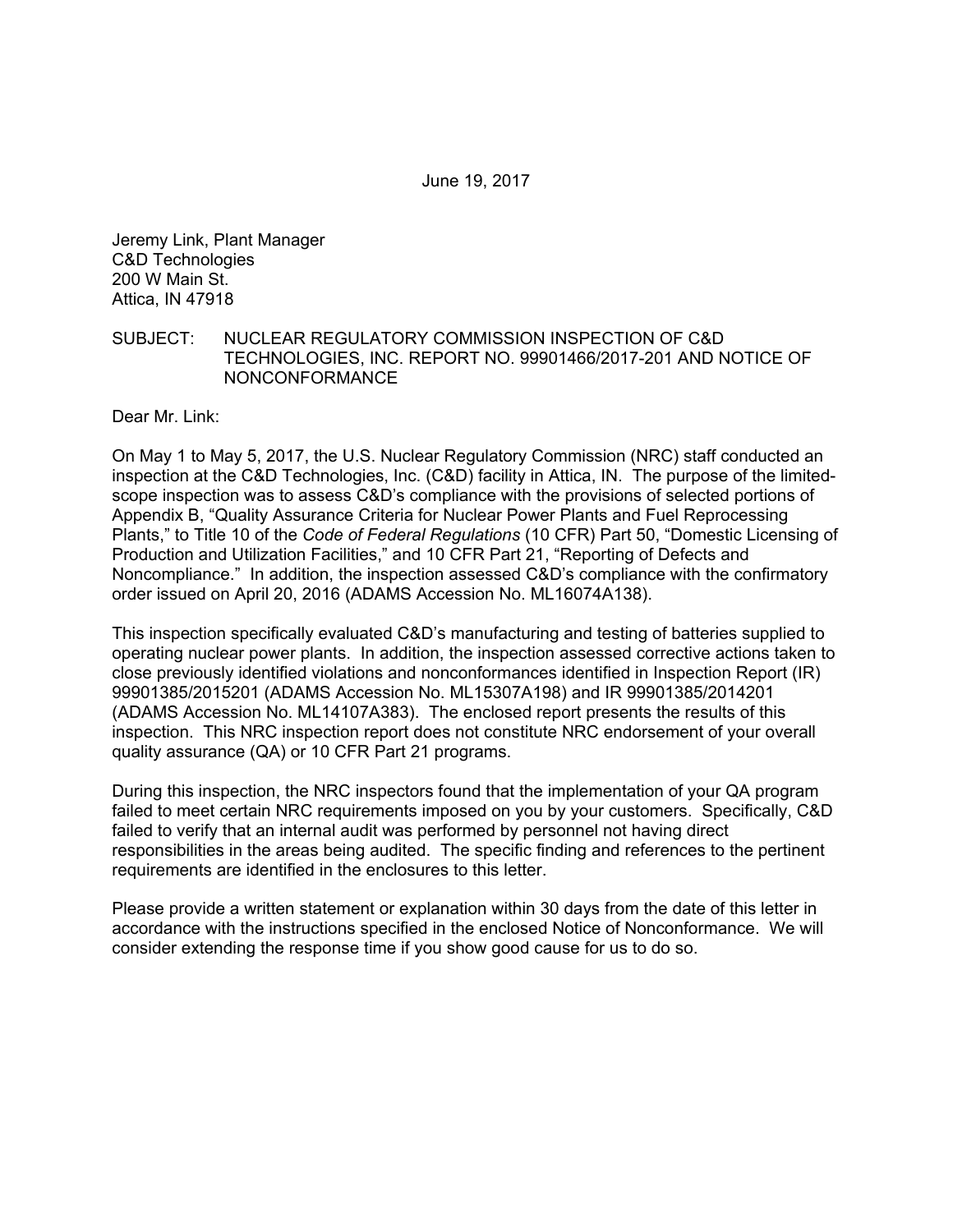In accordance with 10 CFR 2.390 of the NRC's "Rules of Practice," a copy of this letter, its enclosure(s), and your response will be made available electronically for public inspection in the NRC Public Document Room or from the NRC's document system (ADAMS), accessible at http://www.nrc.gov/reading-rm/adams.html. To the extent possible, your response, (if applicable), should not include any personal privacy, proprietary, or safeguards information so that it can be made available to the Public without redaction. If personal privacy or proprietary information is necessary to provide an acceptable response, then please provide a bracketed copy of your response that identifies the information that should be protected and a redacted copy of your response that deletes such information. If you request that such material is withheld from public disclosure, you must specifically identify the portions of your response that you seek to have withheld and provide in detail the bases for your claim (e.g., explain why the disclosure of information will create an unwarranted invasion of personal privacy or provide the information required by 10 CFR 2.390(b) to support a request for withholding confidential commercial or financial information).

Sincerely,

## */RA/*

Terry W. Jackson, Chief Quality Assurance Vendor Inspection Branch-1 Division of Construction Inspection and Operational Programs Office of New Reactors

Docket No.: 99901466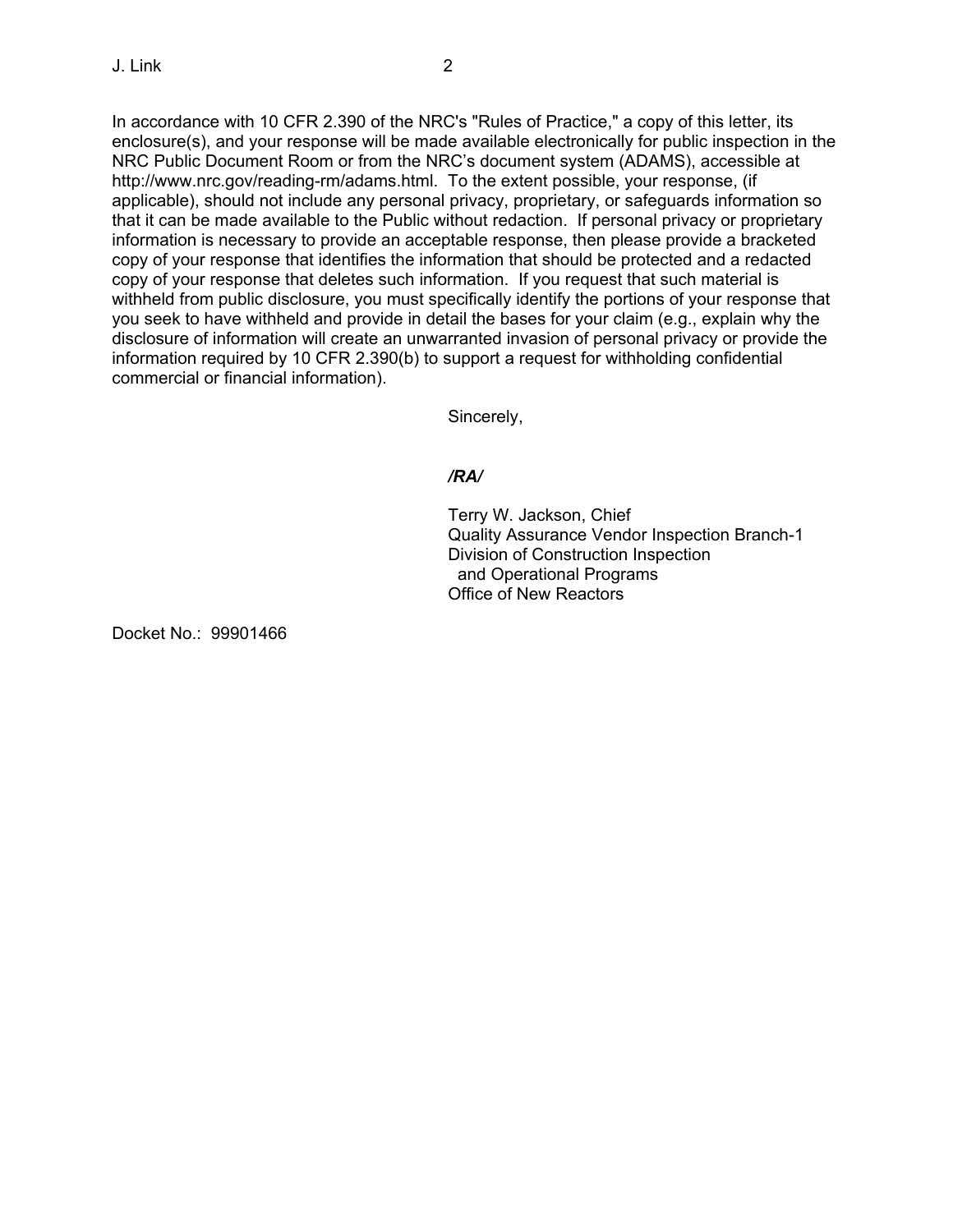SUBJECT: NUCLEAR REGULATORY COMMISSION INSPECTION OF C&D TECHNOLOGIES, INC. REPORT NO. 99901466/2017-201 AND NOTICE OF NONCONFORMANCE

Dated: June 19, 2017

DISTRIBUTION: ASakadales NRO\_DCIP Distribution ConE\_Resource SDiMauro@cdtechno.com BMalley@cdtechno.com JLink@cdtechno.com CAdams@cdtechno.com

|                             | <b>ADAMS Accession No.: ML17165A387</b> |                 | *via email  | <b>NRO-002</b>    |  |
|-----------------------------|-----------------------------------------|-----------------|-------------|-------------------|--|
| <b>OFFICE</b>               | NRO/DCIP/QVIB-1                         | NRO/DCIP/QVIB-1 | NRR/DE/EENB |                   |  |
| <b>NAME</b>                 | NSavwoir*                               | JHeath*         |             | TMartinez-Navedo* |  |
| <b>DATE</b>                 | 06/13/2017                              | 06/14/2017      |             | 06/12/2017        |  |
| <b>OFFICE</b>               | NRO/DCIP/QVIB-1                         | NRO/DCIP        |             | NRO/DCIP/QVIB-1   |  |
| <b>NAME</b>                 | SSmith*                                 | CWeber*         |             | TJackson          |  |
| <b>DATE</b>                 | 06/14/2017                              | 06/13/2017      |             | 06/19/2017        |  |
| <b>OFFICIAL RECORD COPY</b> |                                         |                 |             |                   |  |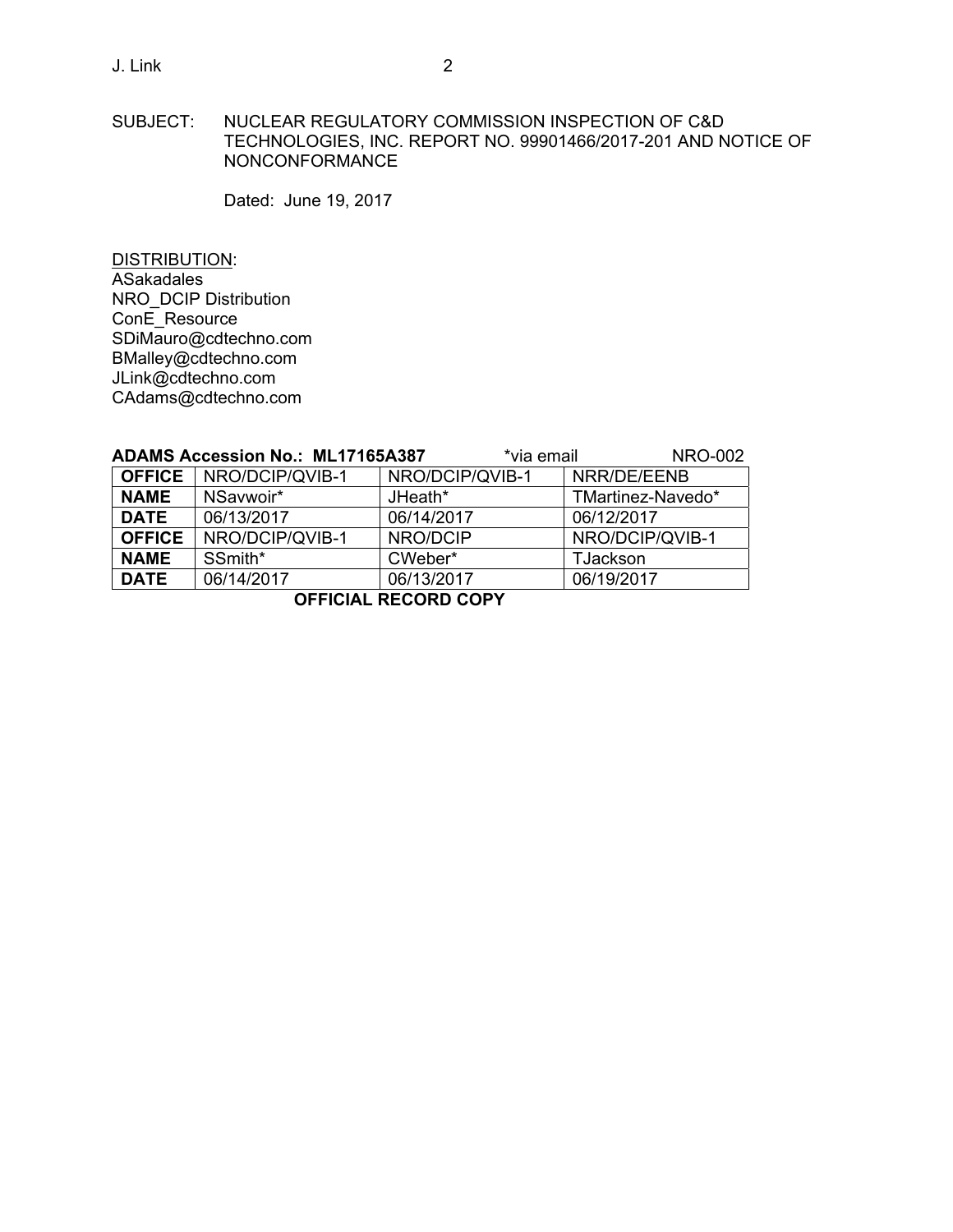# **NOTICE OF NONCONFORMANCE**

C&D Technologies, Inc. (C&D)<br>Attica. IN dispection Report No.: 99901466/2017-201 Inspection Report No.: 99901466/2017-201

Based on the results of a U.S. Nuclear Regulatory Commission (NRC) inspection conducted at the C&D facility in Attica, IN, on May 1-5, 2017, certain activities were not conducted in accordance with NRC requirements that were contractually imposed on C&D by NRC licensees:

A. 10 CFR Part 50, Appendix B, Criterion XVIII, "Audits," states, in part, that, "audits shall be performed in accordance with the written procedures or check lists by appropriately trained personnel not having direct responsibilities in the areas being audited." C&D Procedure BB-QOP- 8.2.2, "Internal Audit Procedure," Revision 5, establishes the process by which a system of planned audits shall be carried out to verify compliance with applicable aspects of the Quality Management System. Section 4.1.3 of the procedure states that auditors shall not have direct responsibility for areas being audited.

Contrary to the above, as of May 5, 2017, C&D failed to verify that internal audits were performed by personnel not having direct responsibilities in the areas being audited. C&D's quality assurance manual designated the quality system manager responsible for auditing the nonconformance and Part 21 programs. The NRC inspection team identified that during Internal Audit IA-BB-2015-01, dated April 23, 2015, the Corporate Quality Systems Manager audited areas for which he had direct responsibility and the satisfactory implementation of those areas was in question. Specifically, the nonconformance and Part 21 programs had known deficiencies identified by the NRC, as documented in the 2014 and 2015 NRC Inspection Reports 99901385/2014-201 (ML14107A383) and 99901385/2015-201 (ML15307A198).

This issue has been identified as Nonconformance 99901466/2017-201-01.

Please provide a written statement or explanation to the U.S. Nuclear Regulatory Commission, ATTN: Document Control Desk, Washington, DC 20555-0001, with a copy to the Chief, Quality Assurance Vendor Inspection Branch-1, Division of Construction Inspection and Operational Programs, Office of New Reactors, within 30 days of the date of the letter transmitting this notice of nonconformance. This reply should be clearly marked as a "Reply to a Notice of Nonconformance" and should include for each noncompliance: (1) the reason for the noncompliance, or if contested, the basis for disputing the noncompliance, (2) the corrective steps that have been taken and the results achieved, (3) the corrective steps that will be taken to avoid noncompliance, and (4) the date when the corrective action will be completed. Where good cause is shown, the NRC will consider extending the response time.

Because your response will be made available electronically for public inspection in the NRC's Public Document Room or through the NRC's Agencywide Documents Access and Management System, which is accessible from the NRC Web site at http://www.nrc.gov/reading-rm/adams.html, to the extent possible, it should not include any personal privacy, proprietary, or Safeguards Information so that it can be made available to the public without redaction. If personal privacy or proprietary information is necessary to provide an acceptable response, then please provide a bracketed copy of your response that identifies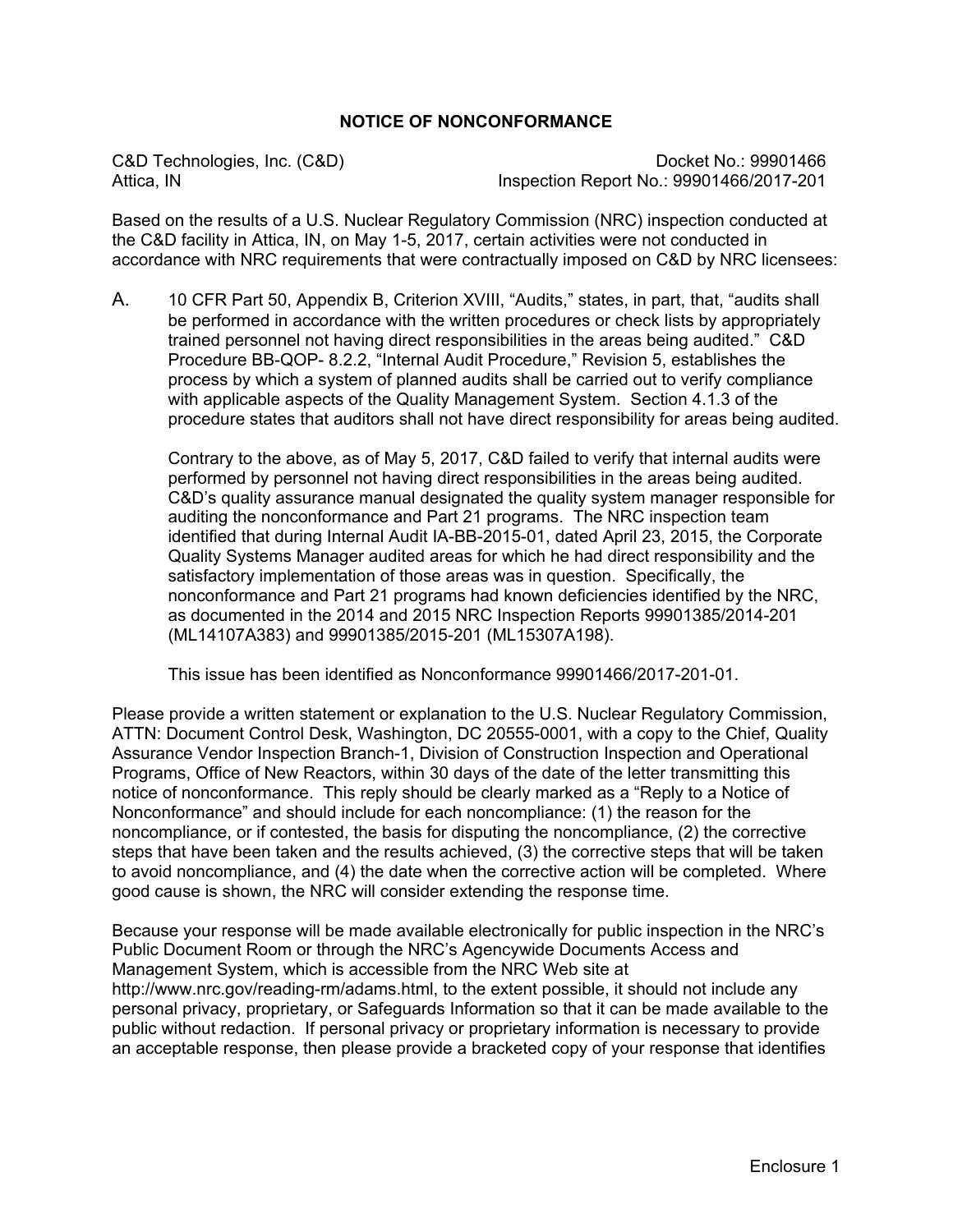the information that should be protected and a redacted copy of your response that deletes such information. If you request that such material be withheld, you must specifically identify the portions of your response that you seek to have withheld and provide in detail the bases for your claim of withholding (e.g., explain why the disclosure of information will create an unwarranted invasion of personal privacy or provide the information required by 10 CFR 2.390(b) to support a request for withholding confidential commercial or financial information). If Safeguards Information is necessary to provide an acceptable response, please provide the level of protection described in 10 CFR 73.21, "Protection of Safeguards Information: Performance Requirements."

Dated this the 19<sup>th</sup> day of June 2017.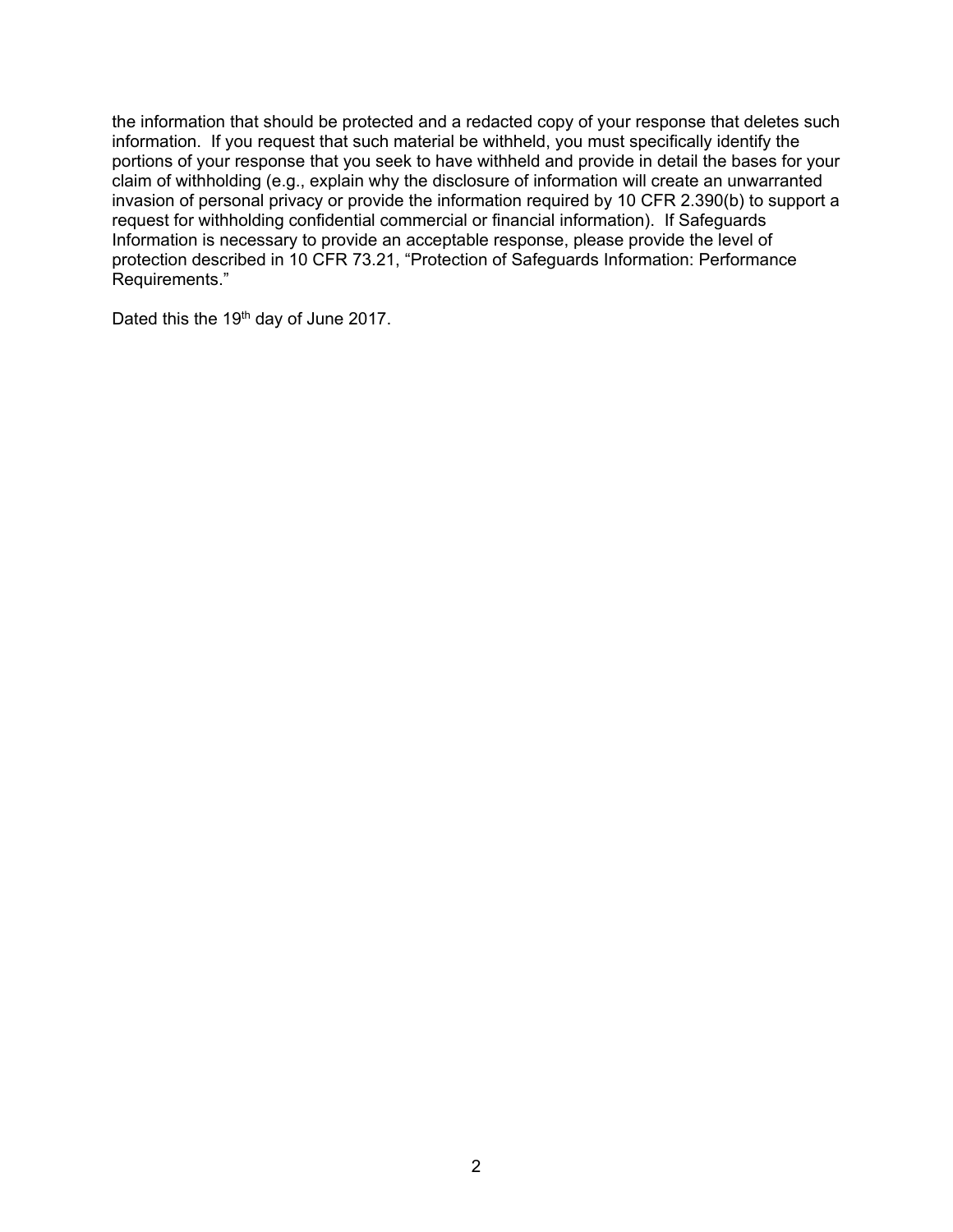## **U.S. NUCLEAR REGULATORY COMMISSION OFFICE OF NEW REACTORS DIVISION OF CONSTRUCTION INSPECTION AND OPERATIONAL PROGRAMS VENDOR INSPECTION REPORT**

| Docket No.:                    | 99901466                                                                                                                                                                                                                                                                                                                                                                                                      |
|--------------------------------|---------------------------------------------------------------------------------------------------------------------------------------------------------------------------------------------------------------------------------------------------------------------------------------------------------------------------------------------------------------------------------------------------------------|
| Report No.:                    | 99901466/2017-201                                                                                                                                                                                                                                                                                                                                                                                             |
| Vendor:                        | <b>C&amp;D Technologies</b><br>200 W Main St.<br>Attica, IN 47918                                                                                                                                                                                                                                                                                                                                             |
| <b>Vendor Contact:</b>         | Mr. Jeremy Link, Plant Manager<br>jlink@cdtechno.com                                                                                                                                                                                                                                                                                                                                                          |
| Background:                    | The C&D Technologies headquarters facility is located in Blue<br>Bell, PA. C&D Technologies provides Class 1E batteries for<br>safety-related applications to U.S. nuclear power plants. C&D's<br>manufacturing facility is located in Attica, IN. The NRC has<br>performed several inspections at C&D's headquarters location.<br>However, this was the first inspection of C&D's manufacturing<br>facility. |
| <b>Inspection Dates:</b>       | May 1-5, 2017                                                                                                                                                                                                                                                                                                                                                                                                 |
| <b>Inspection Team Leader:</b> | Stacy Smith NRO/DCIP/QVIB-1                                                                                                                                                                                                                                                                                                                                                                                   |
| Inspectors:                    | Nicholas Savwoir NRO/DCIP/QVIB-1<br>Jermaine Heath NRO/DCIP/QVIB-1<br>Tania Martinez-Navedo NRR/DE/EEEB                                                                                                                                                                                                                                                                                                       |
| Approved by:                   | Terry W. Jackson, Chief<br>Quality Assurance Vendor Inspection Branch-1<br>Division of Construction Inspection<br>and Operational Programs<br><b>Office of New Reactors</b>                                                                                                                                                                                                                                   |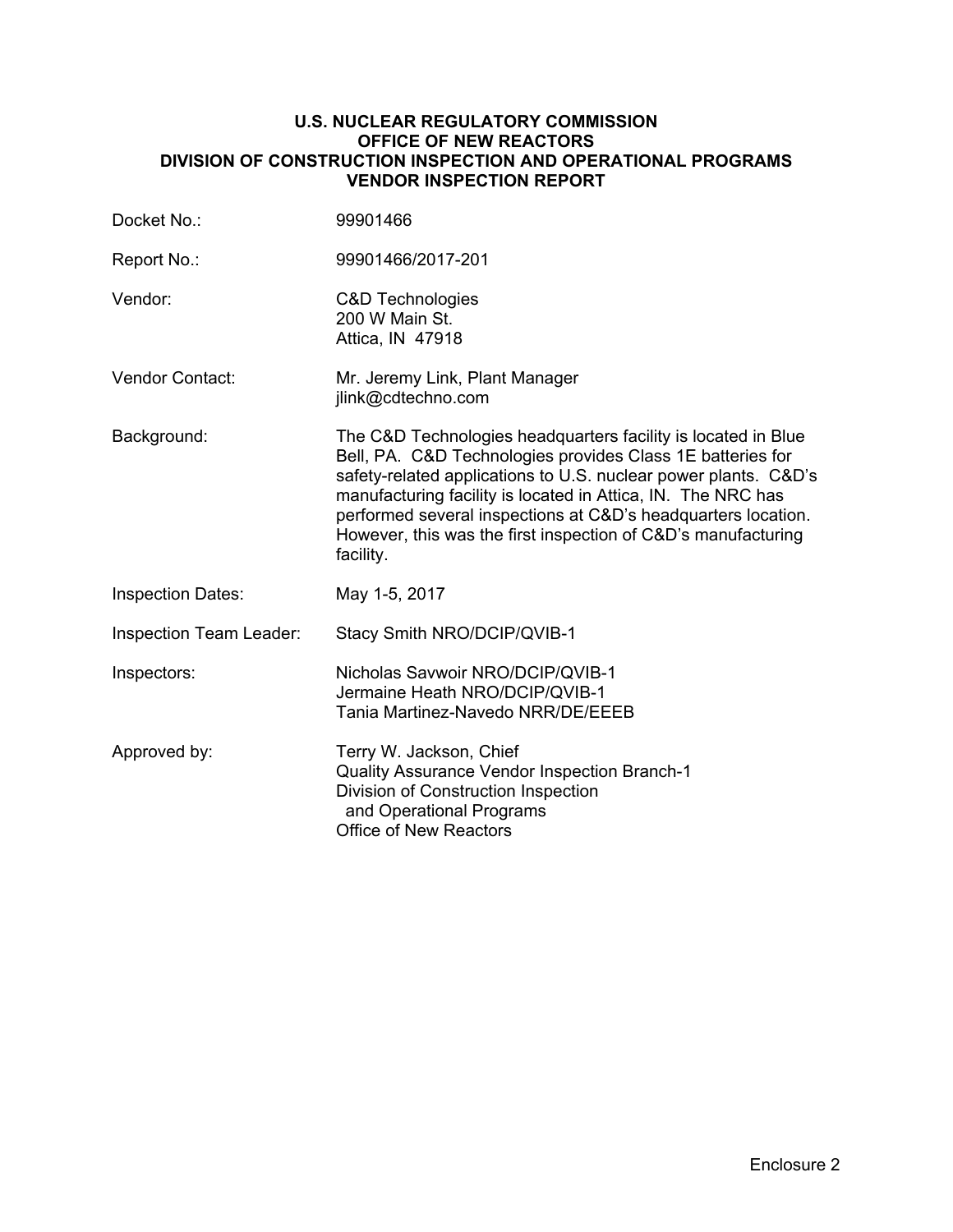# **EXECUTIVE SUMMARY**

C&D Technologies, Inc. 99901466/2017-201

The U.S. Nuclear Regulatory Commission (NRC) conducted this vendor inspection to verify that C&D Technologies, Inc. (C&D) implemented an adequate quality assurance (QA) program that complies with the requirements of Appendix B, "Quality Assurance Criteria for Nuclear Power Plants and Fuel Reprocessing Plants," to Title 10 of the *Code of Federal Regulations* (10 CFR) Part 50, "Domestic Licensing of Production and Utilization Facilities," and 10 CFR Part 21, "Reporting of Defects and Noncompliance." In addition, the inspection assessed C&D's compliance with the confirmatory order (CO) issued on April 20, 2016 (ADAMS Accession No. ML16074A138).

This inspection specifically evaluated C&D's manufacturing and testing of batteries supplied to operating nuclear power plants. In addition, it assessed the corrective actions taken to close previously identified violations and nonconformances identified in inspection report (IR) 99901385/2015201 (ADAMS Accession No. ML15307A198) and IR 99901385/2014201 (ADAMS Accession No. ML14107A383). The NRC conducted this inspection at the C&D manufacturing facility in Attica, IN.

The following regulations served as the bases for this NRC inspection:

- Appendix B to 10 CFR Part 50;
- 10 CFR Part 21; and
- CO for Enforcement Action (EA) 15-212.

Inspection procedures (IPs) used for this inspection include IP 43002, "Routine Inspections of Nuclear Vendors;" IP 43004, "Inspection of Commercial-Grade Dedication Programs;" and IP 36100, "Inspection of 10 CFR Part 21 and Programs for Reporting Defects and Noncompliance."

The information below summarizes the results of this inspection.

# Confirmatory Order (EA-15-212)

The NRC inspection team concluded that, with the exception of the two minor violations described in Section 1.b, "Observations and Findings," C&D is effectively implementing the requirements of the CO. No findings of significance were identified.

#### Internal Audits

The NRC inspection team concluded that C&D has not implemented its audit program in accordance with the regulatory requirements of Criterion XVIII "Audits," of Appendix B to 10 CFR Part 50. The NRC inspection team issued Nonconformance 99901466/2017-201-01 for C&D's failure to verify that internal audits were performed by personnel not having direct responsibilities in the areas being audited.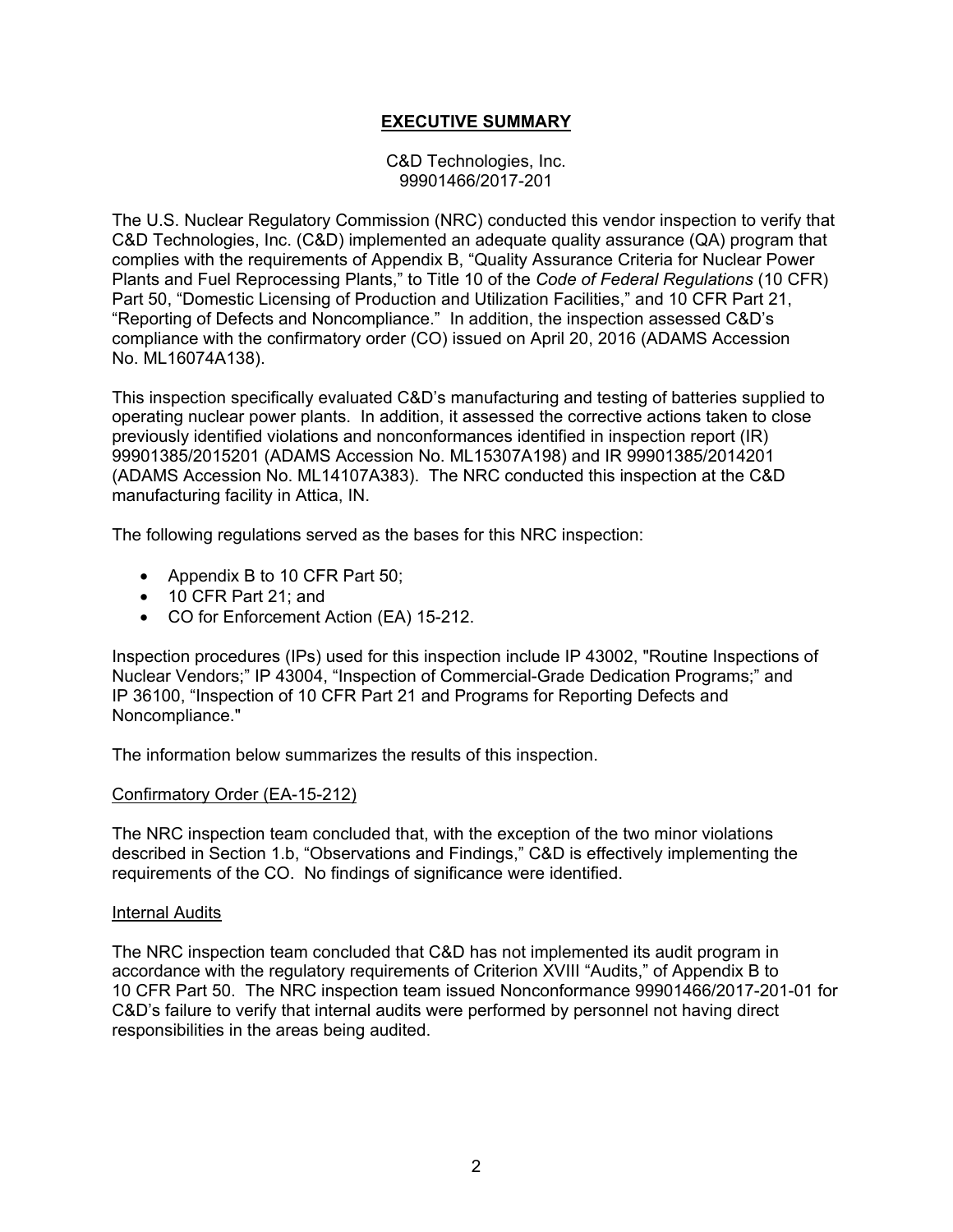## Design Control and Testing of Safety-Related Batteries

The NRC inspection team concluded that C&D is implementing its procedures that govern the procurement, design, assembly, qualification, testing, and commercial-grade dedication (CGD) of safety-related batteries consistent with the regulatory requirements of Appendix B to 10 CFR Part 50. No findings of significance were identified.

#### Commercial-Grade Dedication

The NRC inspectors concluded that C&D is implementing its CGD program consistent with the regulatory requirements of Appendix B to 10 CFR Part 50. No findings of significance were identified.

#### Nonconforming Materials, Parts, or Components and Corrective Action

The NRC inspection team concluded that C&D is implementing its program for nonconforming material parts, and components, and corrective action consistent with Criterion XV, "Nonconforming Materials, Parts, or Components," and Criterion XVI, "Corrective Action," of Appendix B to 10 CFR Part 50. No findings of significance were identified.

#### Control of Purchased Material, Equipment, and Services

The NRC inspection team concluded that C&D is implementing its programs for governing the oversight of contracted activities consistent with the Criterion VII, "Control of Purchased Material, Equipment, and Services," of Appendix B to 10 CFR Part 50. No findings of significance were identified.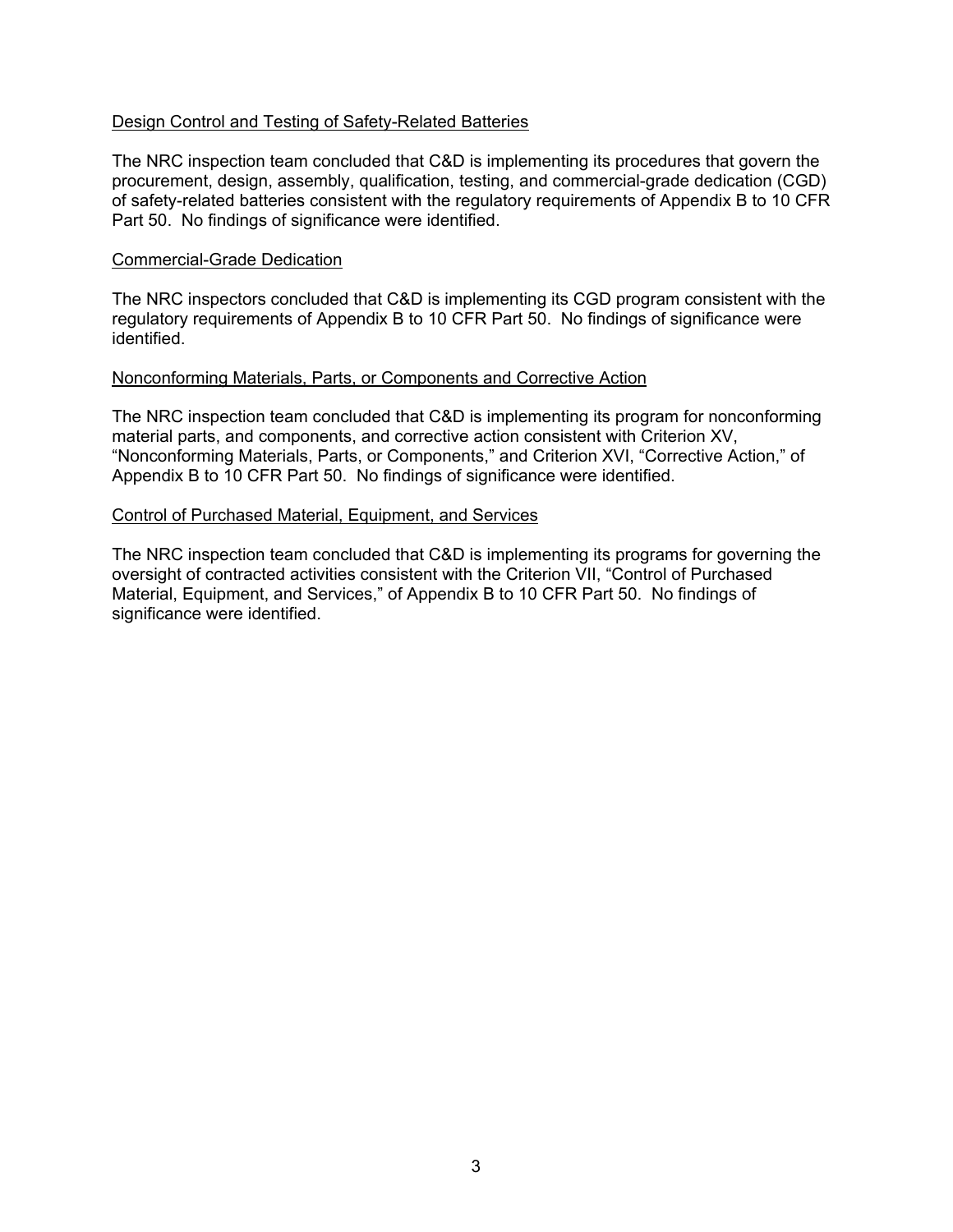# **REPORT DETAILS**

## **1. Confirmatory Order (EA-15-212)**

#### a. Inspection Scope

The NRC inspection team reviewed C&D's compliance with the CO issued on April 20, 2016 (ADAMS Accession No. ML16074A138). The CO addressed the following elements: 10 CFR 21, communications, work processes, and training. The inspectors reviewed corrective actions associated with these elements and current implementation of Appendix B and Part 21 programs. The documents reviewed by the inspectors are included in the attachment to this inspection report.

#### b. Observations and Findings

## 10 CFR Part 21

The NRC inspectors reviewed the following to verify effective implementation of Section V.A., "Compliance with 10 CFR Part 21" of the CO.

- Section V.A.1 of the CO stated that C&D shall confirm that all outstanding 10 CFR Part 21 evaluations are complete and that all required interim reports are submitted in accordance with the timelines required by 10 CFR Part 21. The NRC inspectors reviewed Condition Report (CR) 16-39 to address this section of the CO. C&D did not identify any potential 10 CFR Part 21 reportable issues as a result of these reviews. In January 2017, C&D instituted an electronic database, PLM360, to log and track deviations from all sources, where they are then evaluated for Part 21 by the Corporate Quality Systems Manager and the Nuclear Safety Committee. The NRC inspectors independently reviewed a sample of the condition reports, nonconformances, and customer complaints for Part 21 reportability and determined that, for the sample selected, the evaluations were completed and submitted in accordance with Part 21 requirements. The inspectors consider Section V.A.1 of the CO as being effectively implemented.
- Section V.A.2 of the CO stated that C&D shall review and revise, as necessary, all policies and procedures to provide reasonable assurance that Part 21 evaluations are conducted in accordance with 10 CFR 50, Appendix B quality assurance program requirements. The NRC inspectors independently verified that C&D defined "discovery" in accordance with the CO in Procedure A-14, "Evaluation, Notification & Reporting Responsibilities in Accordance with USNRC 10CFR21 Regulations," Revision 12, dated June 23, 2016. However, the NRC inspectors identified that procedure A-14 failed to specify all deviations require a Part 21 evaluation. Therefore, contrary to the CO, Section V.A.2(b), C&D failed to revise Procedure A-14 to provide reasonable assurance that the evaluation process used for all deviations includes a documented technical evaluation and basis for why the identified deviation would or would not result in a substantial safety hazard, if left uncorrected. However, this was determined to be a minor violation since the NRC inspection team verified, through a sample of nonconformances, customer complaints, and condition reports, as noted in Section V.A.1 above, that implementation of Part 21 evaluations of deviations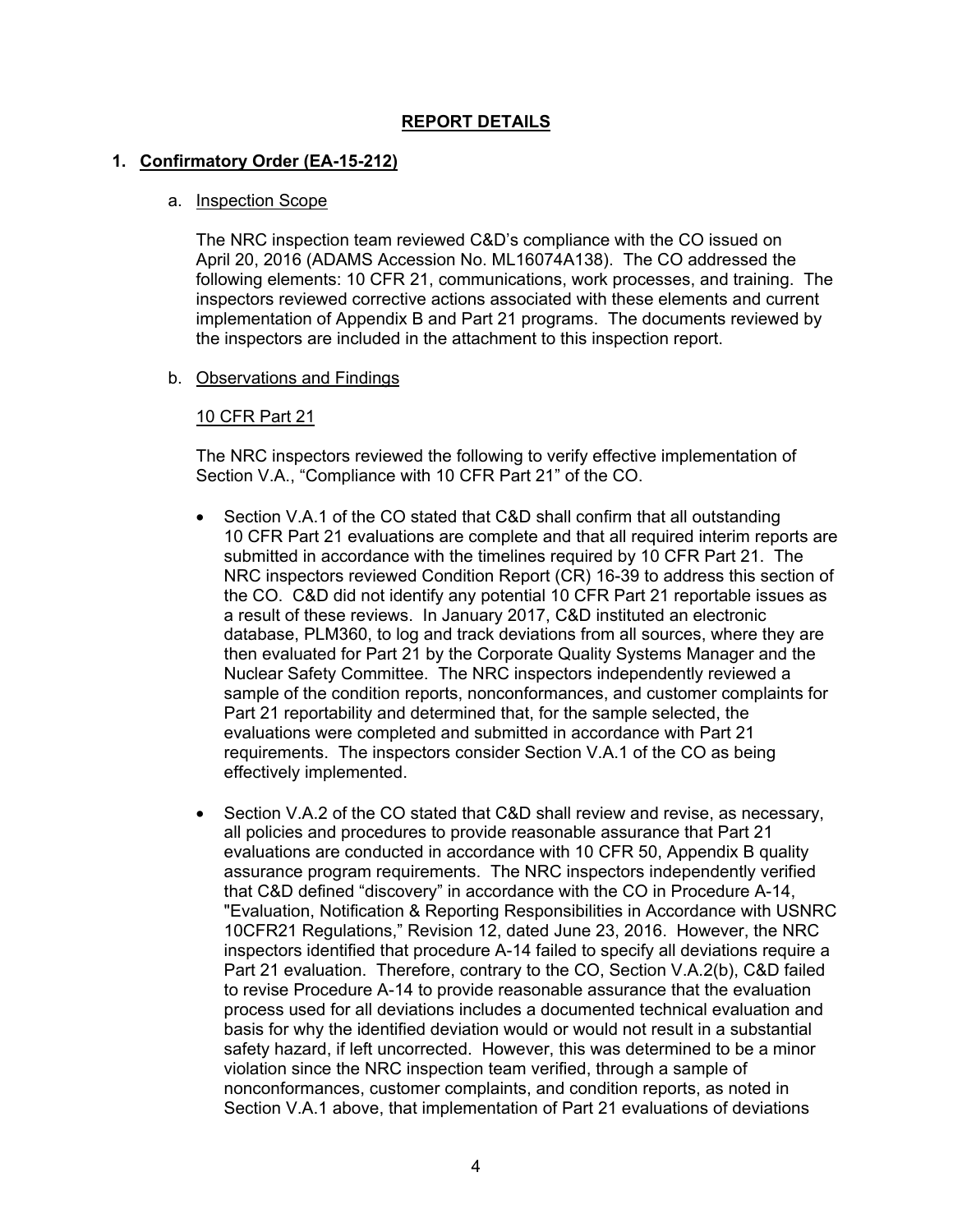was acceptable. In addition, C&D generated Condition Report 17-43 to address this issue and revised Procedure A-14 to reflect that all deviations require evaluation.

- Section V.A.3 of the CO stated that C&D shall contract an independent third party expert to conduct an assessment of the C&D corrective action program, and the administrative controls and management controls in place. The NRC inspectors reviewed CR-16-29 and the results of the independent third party assessment. The NRC inspectors consider Section V.A.3 of the CO as being effectively implemented.
- Section V.A. 4 of the CO stated that C&D shall report the completion of items A.1, A.2, and A.3, in writing to the Division of Construction Inspection Program Director no later than 75 calendar days from issuance of the CO. The NRC inspectors verified this action was completed in accordance with letters to Mike Cheok, DCIP Director, dated June 14, 2016 and December 2, 2016.

## **Communications**

The NRC inspectors reviewed the following to verify effective implementation of Section V.B, "Communications" of the CO.

- Section V.B.1 of the CO stated that C&D shall issue a letter and/or a video message from the President and CEO to employees in all C&D locations working with nuclear-related activities, outlining C&D's management's expectations, including a commitment that all nuclear-related activities are performed and documented in a complete and accurate manner in accordance with approved procedures. The NRC inspectors reviewed a letter from C&D President and CEO, Armand F. Lauzon Jr. to all employees, dated May 25, 2016, and determined it met the requirements of Section V.B.1 of the CO.
- Section V.B.2 of the CO stated that C&D senior management's commitment and expectations will be further reinforced through the use of conspicuously posted company-wide posters and/or other appropriate forms of communication. The NRC inspectors reviewed posters located throughout the facility and found that they met the requirements of Section V.B.2 of the CO.

#### Work Processes

The NRC inspectors reviewed the following to verify effective implementation of Section V.C., "Work Processes" of the CO.

• Section V.C.1 of the CO stated that C&D shall ensure that the existing issue of procedure compliance has been entered into its corrective action program, and this issue shall be considered a significant condition adverse to quality. The NRC inspectors reviewed CR-16-39 to address this section of the CO and verified it was assigned a Significance Level A requiring a root cause analysis. The NRC inspectors reviewed C&D's root cause analysis and found it acceptable. The NRC inspectors consider Section V.C.1 of the CO as being effectively implemented.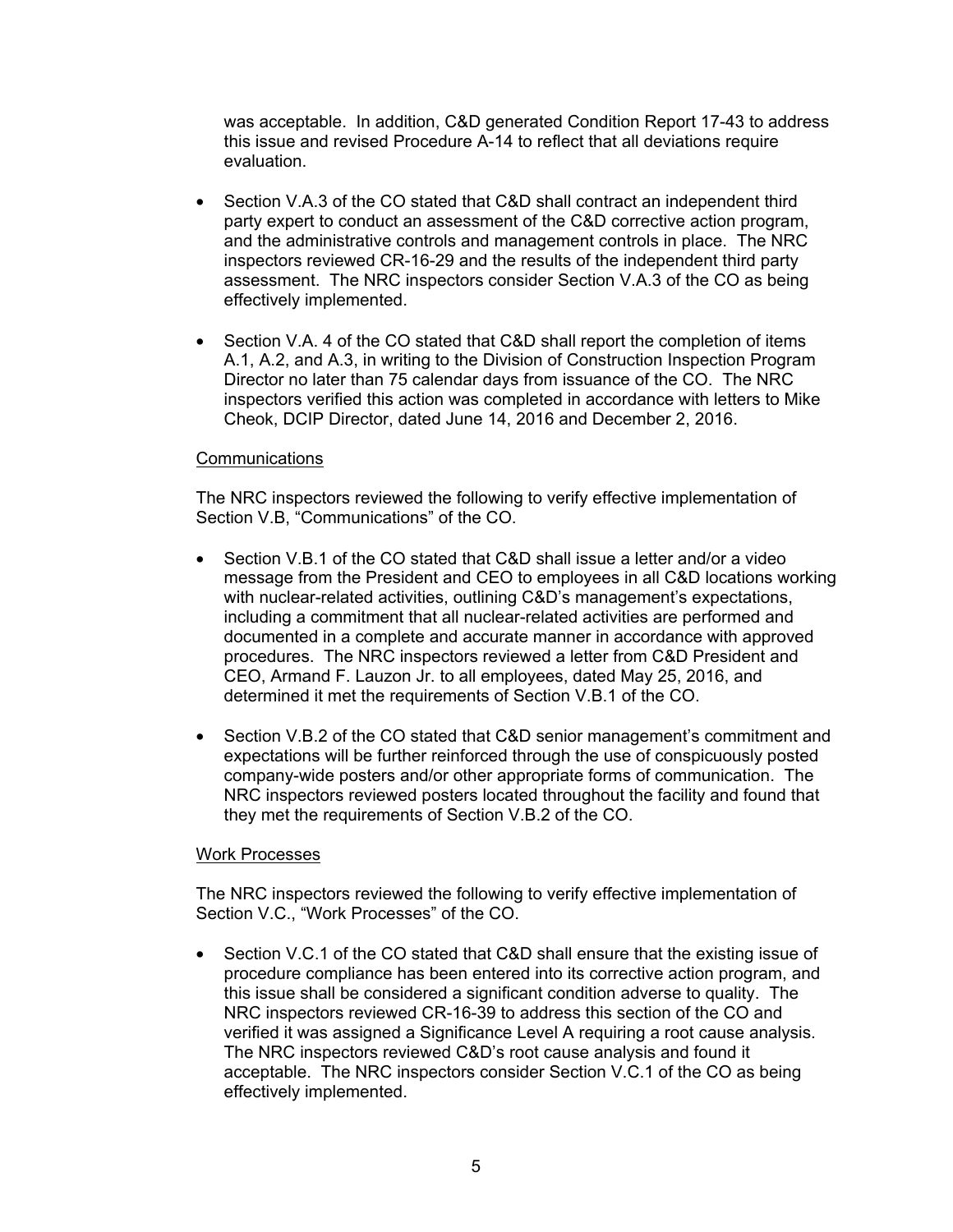• Section V.C.2 of the CO stated that C&Ds corrective action program shall be revised to have the ability to trend 10 CFR Part 21 related issues, such as failure to follow 10 CFR Part 21 procedure requirements or failure to enter a deviation into the 10 CFR Part 21 process. The NRC inspectors verified that C&D incorporated Part 21 evaluation and correction action trending ability into its electronic corrective action system. The NRC inspectors also verified that C&D management reviews the effectiveness of its Appendix B controls as part of its management review every 12 months in accordance with Procedure BB-QOP 5.6, "Management Review." The inspectors consider Section V.C.2 of the CO as being effectively implemented.

## **Training**

The NRC inspectors reviewed the following to verify effective implementation of Section V.D., "Training" of the CO.

• Section V.D.1 of the CO stated that C&D shall develop a training program and submit it to the NRC for review and comments. The initial training shall then be conducted and documented for all current employees and supervisors no later than 30 calendar days from the NRC final approval date. The NRC's final approval of the training was documented in an email to C&D on September 9, 2016. C&D sent an email to the NRC, dated October 31, 2016, stating that that initial training was completed for all employees. The NRC inspectors verified the training records of C&D employees. However, the NRC inspectors identified that about 20 employees had not received this training when the email was sent. In addition, at the time of this inspection, one employee still had not received the initial or follow-up training. Therefore, contrary to the CO, Section V.D.1, C&D failed to conduct and document initial training for all current employees and supervisors no later than 30 days from the NRC final approval date. However, this was determined to be a minor violation since the NRC inspectors verified that all employees, with the exception of one, had completed the required training at the time of the inspection. In addition, C&D generated CR-17-49 to investigate whether the one employee that remained untrained performs safety-related work.

# c. Conclusions

The NRC inspection team concluded that, with the exception of the two minor violations described in Section 1.b, "Observations and Findings," C&D is effectively implementing the requirements of the CO. No findings of significance were identified.

# **2. Internal Audits**

#### a. Inspection Scope

The NRC inspection team reviewed C&D's policies and implementing procedures that govern the control of internal audits to verify compliance with the requirements of Criterion XVIII, "Audits," of Appendix B to 10 CFR Part 50.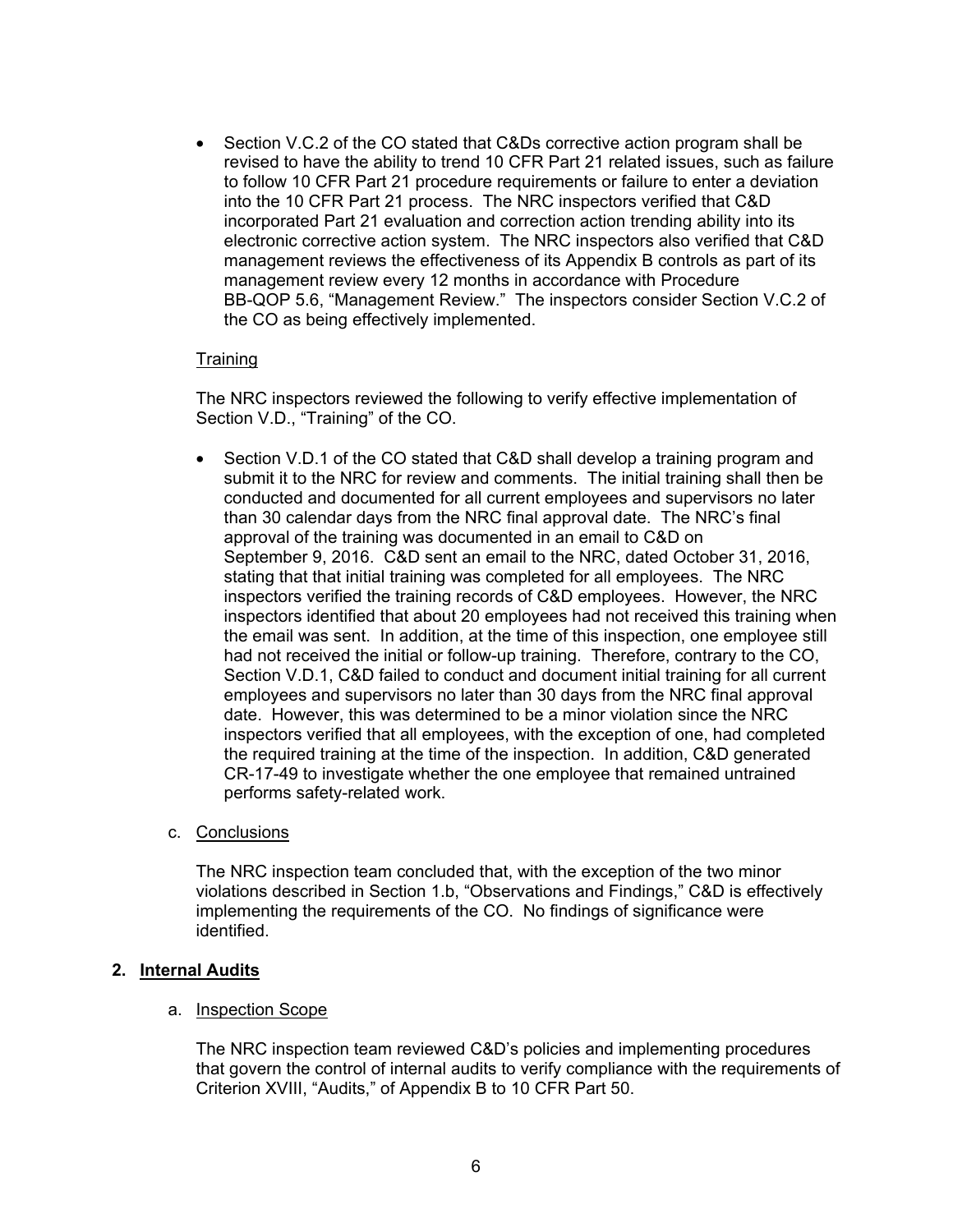The NRC inspection team verified that C&D prepared and approved plans that identify the audit scope and applicable checklist criteria before the initiation of the audit activity. The NRC inspection team confirmed the audit reports contained objective evidence of the review of the relevant QA criteria of Appendix B to 10 CFR Part 50.

The NRC inspection team reviewed the disposition of audit findings for adequacy and timeliness. The NRC inspection team reviewed a sample of training and qualification records of C&D personnel confirm that auditing and inspection personnel had completed all the required training and had maintained qualification and certification in accordance with C&D's policies and procedures.

The NRC inspection team discussed the internal audit program with C&D's management. The documents reviewed by the inspectors are included in the attachment to this inspection report.

## b. Observations and Findings

The NRC inspection team identified an issue associated with a C&D internal audit conducted on April 23, 2015. Specifically, the NRC inspection team identified that the C&D Corporate Quality Systems Manager audited the 10 CFR Part 21 and the nonconformance programs; areas under which he had direct responsibility.

In accordance with Section 5.6, "Management Review," of the C&D Quality Manual (QM), the Corporate Quality Systems Manager is responsible for maintaining controlled procedures for executing the 10 CFR Part 21 evaluation and reporting program. C&D Procedure AQOP-8.3, "Control of Nonconforming Product," Section 5.6, stated that all Management Review Board-dispositioned non-conformances are required to be sent to corporate Quality and Engineering for review by the Corporate Quality Systems Manager. C&D Procedure BB-QOP- 8.2.2, "Internal Audit Procedure," Revision 5, Section 4.1.3, stated that auditors shall not have direct responsibility for areas being audited.

Contrary to the above, C&D failed to verify that audits were performed by personnel not having direct responsibilities in the areas being audited. Specially, C&D's quality assurance manual designated the Corporate Quality Systems Manager responsible for the nonconformance and Part 21 programs. During C&D Internal Audit IA-BB-2015-01, dated April 23, 2015, the Corporate Quality System Manger audited the nonconformance and Part 21 programs. Both of these areas had known deficiencies identified by the NRC, as documented in the 2014 and 2015 NRC Inspection Reports 99901385/2014-201 (ADAMS Accession No. ML14107A383) and 99901385/2015-201 (ADAMS Accession No. ML15307A198).

# c. Conclusion

The NRC inspection team concluded that C&D has not implemented their audit program in accordance with the regulatory requirements of Criterion XVIII "Audits," of Appendix B to 10 CFR Part 50. The NRC inspection team issued Nonconformance 99901466/2017-201-01 for C&D's failure to verify that internal audits were performed by personnel not having direct responsibilities in the areas being audited.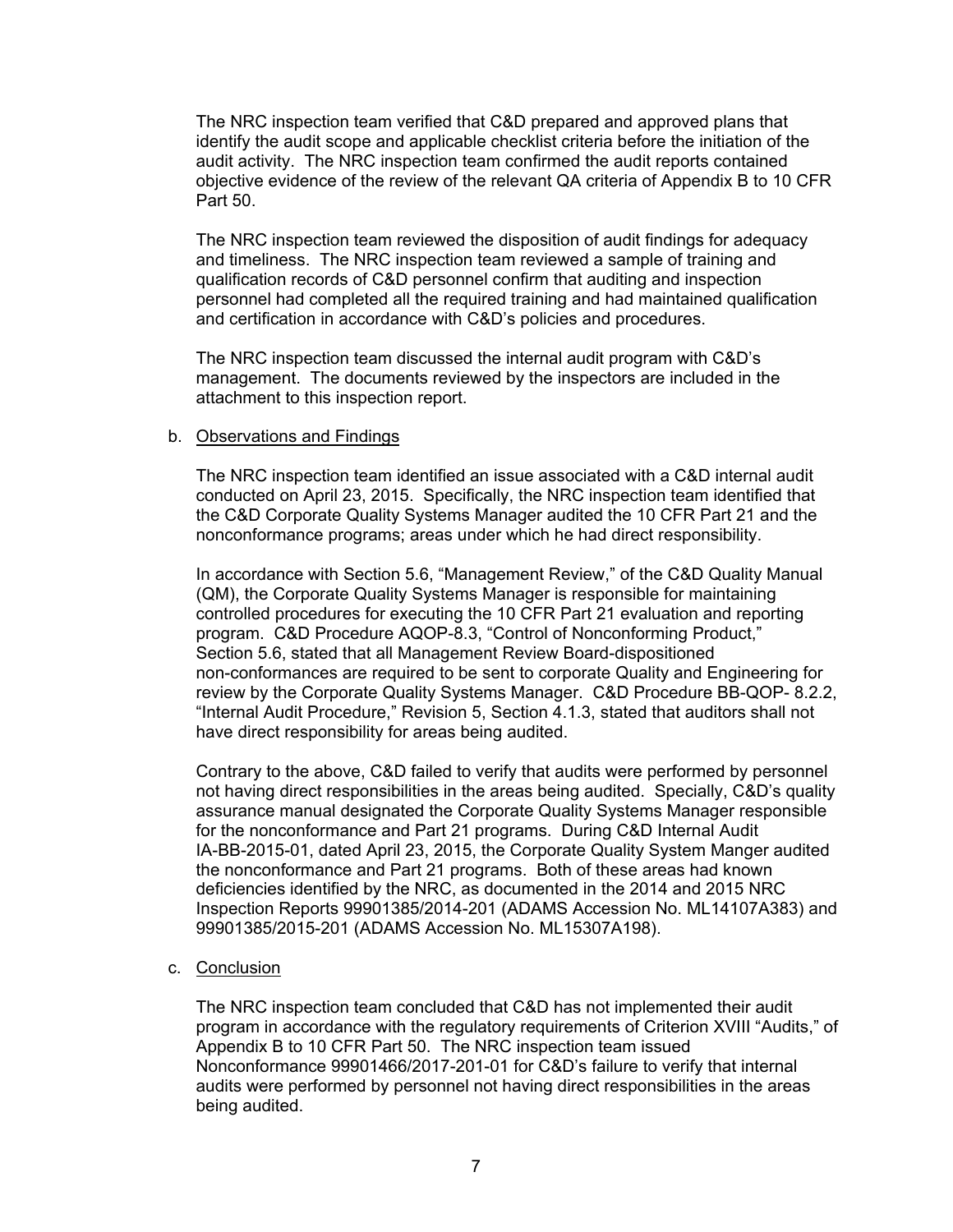# **3. Design Control and Testing of Safety-Related Batteries**

## a. Inspection Scope

The NRC inspection team reviewed C&D's policies and implementing procedures for the design, CGD, inspection, qualification, and testing of safety-related batteries to verify compliance with the regulatory requirements of Appendix B to 10 CFR Part 50. The NRC inspection team reviewed design documentation to verify that applicable design inputs were translated correctly into specifications, drawings, procedures, or instructions. Additionally, the NRC inspection team reviewed the CGD process, qualification reports, and testing activities necessary to verify that safety-related batteries met the technical and quality requirements established by the specifications identified in their purchase orders (PO).

Specifically, the inspectors reviewed the POs, battery purchase specification reports, discharge testing sheets in support of qualification, measuring and test equipment (M&TE) records, applicable standards, and certificates of compliance.

The battery qualification packages related to the following POs were reviewed:

- PO 03017284 Duke Energy/Oconee to C&D, dated March 21, 2016,
- PO 0064437030 Talen Energy / Susquehanna Nuclear to C&D, dated June 16, 2016,
- PO 4500903058, Revision 0, PSE&G/Hope Creek to C&D, dated January 5, 2016,
- PO SNA10128792, Revision 1, Alabama Power/Farley to C&D, dated February 23, 2016, and
- PO 03014449, Revision 0, Duke Energy/Oconee to C&D, dated February 12, 2016.

The documents reviewed by the inspectors are included in the attachment to this inspection report

#### b. Observations and Findings

No findings of significance were identified.

c. Conclusions

The NRC inspection team concluded that C&D is implementing its procedures that govern the procurement, design, assembly, qualification, testing, and CGD of safety-related batteries consistent with the regulatory requirements of Appendix B to 10 CFR Part 50. No findings of significance were identified.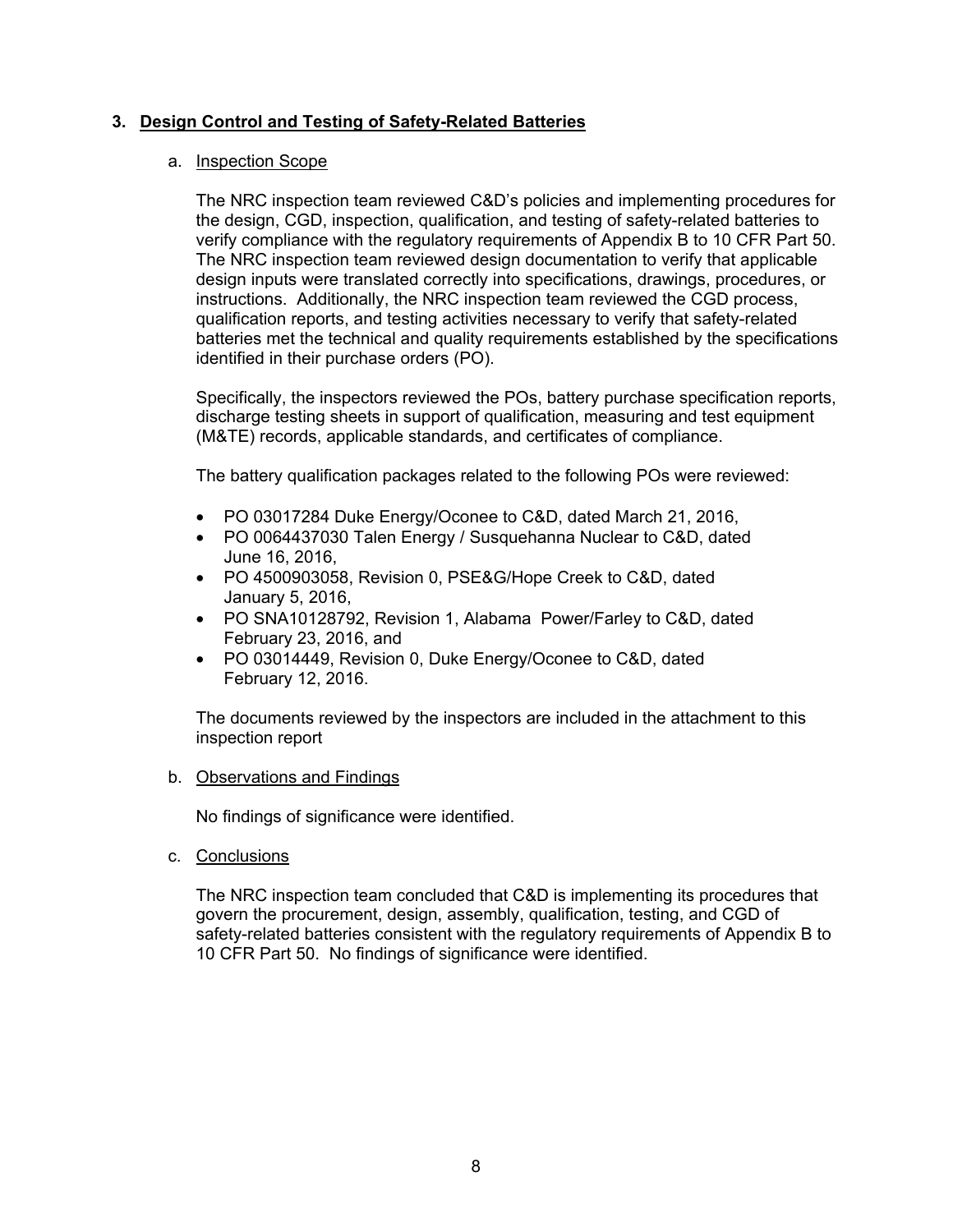# **4. Commercial-Grade Dedication**

## a. Inspection Scope

The NRC inspection team reviewed C&D's policies and procedures governing the implementation of its CGD program to verify compliance with the regulatory requirements of Appendix B to 10 CFR Part 50.

The inspectors evaluated C&D's CGD procedure implementation for a sample of dedicated items. The inspectors evaluated the dedication plan, the criteria for the selection of critical characteristics, the basis for sample size, and the selection of acceptance methods to verify effective implementation of C&D's dedication process.

Specifically, the NRC inspection team chose the following random sample of dedicated items located in C&D's nuclear safety-related warehouse to verify compliance with regulatory requirements:

- Part No. PB00365, fasteners,
- Part No. PK02458, intercell connectors, and
- Part No PV00486, flame arrestors.

The documents reviewed by the inspectors are included in the attachment to this inspection report.

## b. Observations and Findings

No findings of significance were identified.

c. Conclusions

The NRC inspectors concluded that C&D is implementing its CGD program consistent with the regulatory requirements of Appendix B to 10 CFR Part 50. No findings of significance were identified.

# **5. Nonconforming Materials, Parts, or Components and Corrective Action**

#### a. Inspection Scope

The NRC inspection team reviewed C&D's policies and implementing procedures that govern the control of nonconformances and corrective actions to verify compliance with the requirements of Criterion XV, "Nonconforming Materials, Parts, or Components," and Criterion XVI, "Corrective Action," of Appendix B to 10 CFR Part 50. The NRC inspection team reviewed C&D's nonconformance and CR logs and selected a sample of reports to verify that C&D had implemented an adequate program to ensure that nonconforming items, conditions adverse to quality (CAQ), and significant conditions adverse to quality (SCAQ) were promptly identified and corrected.

The NRC inspectors verified that nonconforming items were properly identified, marked, and segregated when practical, to ensure they were not reintroduced into the manufacturing process. The NRC inspection team verified that, when applicable,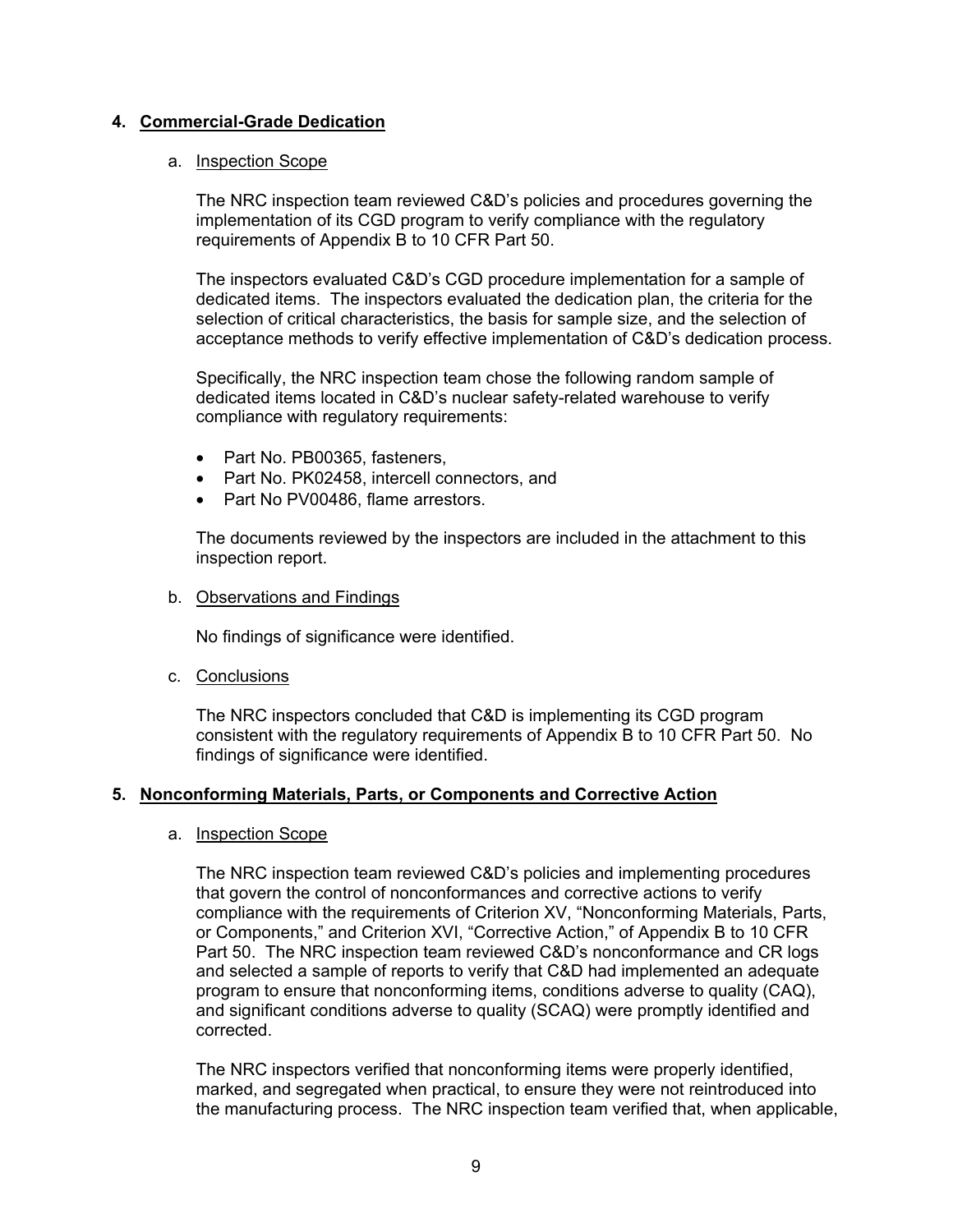nonconformances had the appropriate technical justification for the selected disposition.

The NRC inspectors verified that CRs sampled provide: (1) adequate documentation and description of the SCAQ or CAQ, as applicable; (2) an appropriate analysis of the cause of the conditions and corrective actions taken to prevent recurrence for SCAQs; (3) direction for review and approval by the responsible authority; (4) a description of the current status of the corrective actions; and (5) the follow-up actions taken to verify timely and effective implementation of the corrective actions. The NRC inspection team also discussed the nonconformance and corrective action programs with C&D's management.

In addition, the NRC inspectors discussed corrective actions taken to close previously identified violations and nonconformances identified in IR 99901385/2015201 and IR 99901385/2014201. Although progress was noted with some of the past violations and nonconformances, the NRC inspectors were not able to verify closure of the open nonconformances during this inspection. This was a result of prioritizing effective implementation of CO requirements and difficulty verifying all actions associated with condition reports were completed satisfactorily.

The documents reviewed by the inspectors are included in the attachment to this inspection report.

## b. Observations and Findings

No findings of significance were identified.

c. Conclusion

The NRC inspection team concluded that C&D is implementing its program for nonconforming material parts, and components, and corrective action consistent with Criterion XV, "Nonconforming Materials, Parts, or Components," and Criterion XVI, "Corrective Action," of Appendix B to 10 CFR Part 50. No findings of significance were identified.

#### **6. Control of Purchased Material, Equipment, and Services**

#### a. Inspection Scope

The NRC inspection team reviewed C&D's CGD of calibration services to verify compliance with Criterion VII, "Control of Purchased Material, Equipment, and Services," of Appendix B to 10 CFR Part 50. The NRC inspection team reviewed C&D's Quality Operating Procedures (QOP) AQOP-7.6, "Control of Monitoring and Measuring Equipment," Revision J, QAR-1000, "Quality Assurance Requirements," Revision 16, and CP001, "C&D Dedication Plan," Revision 1. In addition, the NRC inspection team reviewed a sample of POs associated with CGD of calibration services and engaged the QA manager in regards to implementation of the CGD process. The documents reviewed by the inspectors are included in the attachment to this inspection report.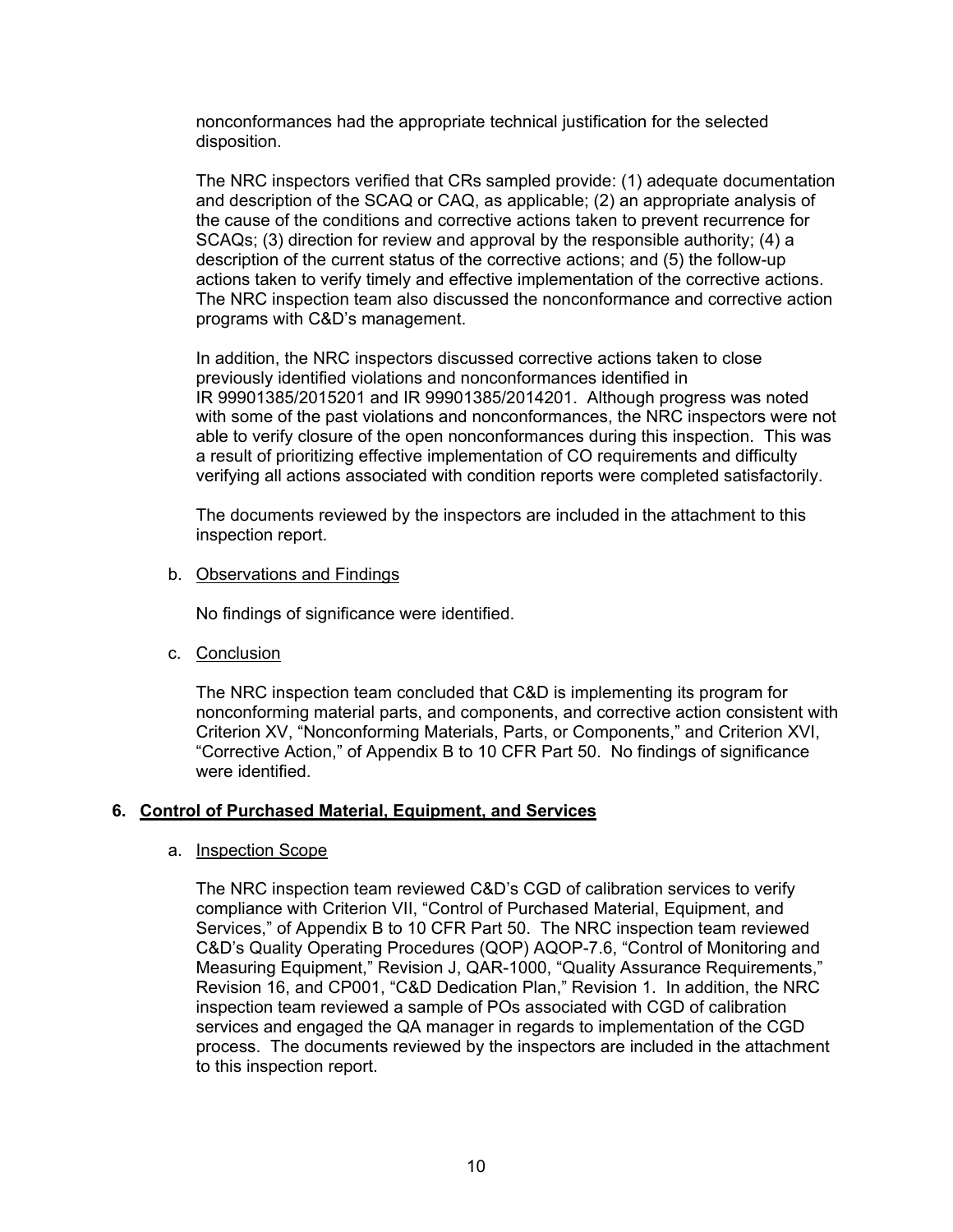## b. Observations and Findings

No findings of significance were identified.

## c. Conclusions

The NRC inspection team concluded that C&D is implementing its programs for governing the oversight of contracted activities consistent with the Criterion VII, "Control of Purchased Material, Equipment, and Services," of Appendix B to 10 CFR Part 50. No findings of significance were identified.

# **7. Entrance and Exit Meetings**

On May 1, 2017, the NRC inspection team presented the inspection scope during an entrance meeting with C&D personnel, including Mr. Jeremy Link, Plant Manager, of C&D. On May 5, 2017, the inspectors presented the inspection results during an exit meeting with Mr. Jeremy Link and C&D personnel.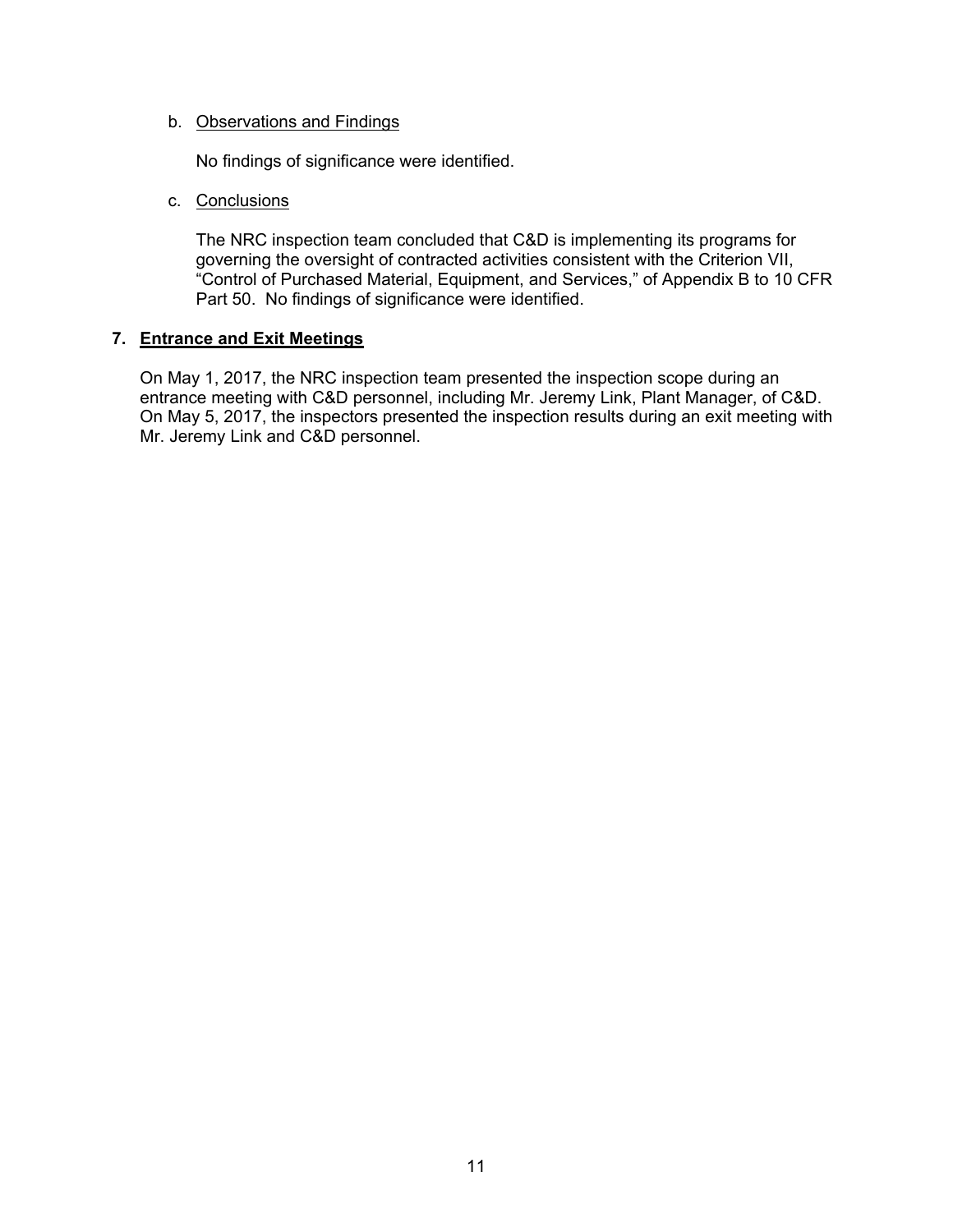# **ATTACHMENT**

# **1. PERSONS CONTACTED AND NRC STAFF INVOLVED:**

| <b>Name</b>           | <b>Title</b>                               | <b>Affiliation</b> | <b>Entrance</b> | <b>Exit</b> | <b>Interviewed</b> |
|-----------------------|--------------------------------------------|--------------------|-----------------|-------------|--------------------|
| Jeremy Link           | <b>Plant Manager</b>                       | C&D                | X               | X           | X                  |
| <b>Robert Malley</b>  | VP Quality and<br>Process Engineering      | C&D                | X               | X           | X                  |
| <b>Steve DiMauro</b>  | <b>Corporate Quality</b><br>System Manager | C&D                | X               | X           | X                  |
| Mike Jordan           | Manufacturing<br>Manager                   | C&D                | X               | X           |                    |
| Lisa Rainwater        | Controller                                 | C&D                | X               | X           |                    |
| Shannon Banta         | <b>HR Manager</b>                          | C&D                | $\mathsf{X}$    |             |                    |
| <b>Chris Adams</b>    | <b>Quality Manager</b>                     | C&D                | $\mathsf{X}$    | X           | X                  |
| Stefan Drawbayeau     | <b>Engineering Manager</b>                 | C&D                | X               | $\sf X$     |                    |
| Jerry Schneider       | <b>EH&amp;S Manager</b>                    | C&D                | X               |             |                    |
| Megha Patel           | <b>Production Manager</b>                  | C&D                | X               | X           |                    |
| Larry Carson          | <b>Production Manager</b>                  | C&D                | $\mathsf{X}$    | X           |                    |
| Jon Anderson          | <b>CTO</b>                                 | C&D                | X               | X           |                    |
| Drew Heimer           | <b>Director Production</b><br>Development  | C&D                | X               | X           |                    |
| <b>Charbel Karomn</b> | Executive VP                               | C&D                | X               | X           |                    |
| <b>Terry Jackson</b>  | <b>Branch Chief</b>                        | <b>NRC</b>         |                 | X           |                    |
| <b>Stacy Smith</b>    | <b>Reactor Operations</b><br>Engineer      | <b>NRC</b>         | X               | X           |                    |
| <b>Tania Martinez</b> | <b>Electrical Engineer</b>                 | <b>NRC</b>         | X               | X           |                    |
| Jermaine Heath        | <b>Reactor Operations</b><br>Engineer      | <b>NRC</b>         | X               |             |                    |
| Nicholas Savwoir      | <b>Reactor Operations</b><br>Engineer      | <b>NRC</b>         | X               | X           |                    |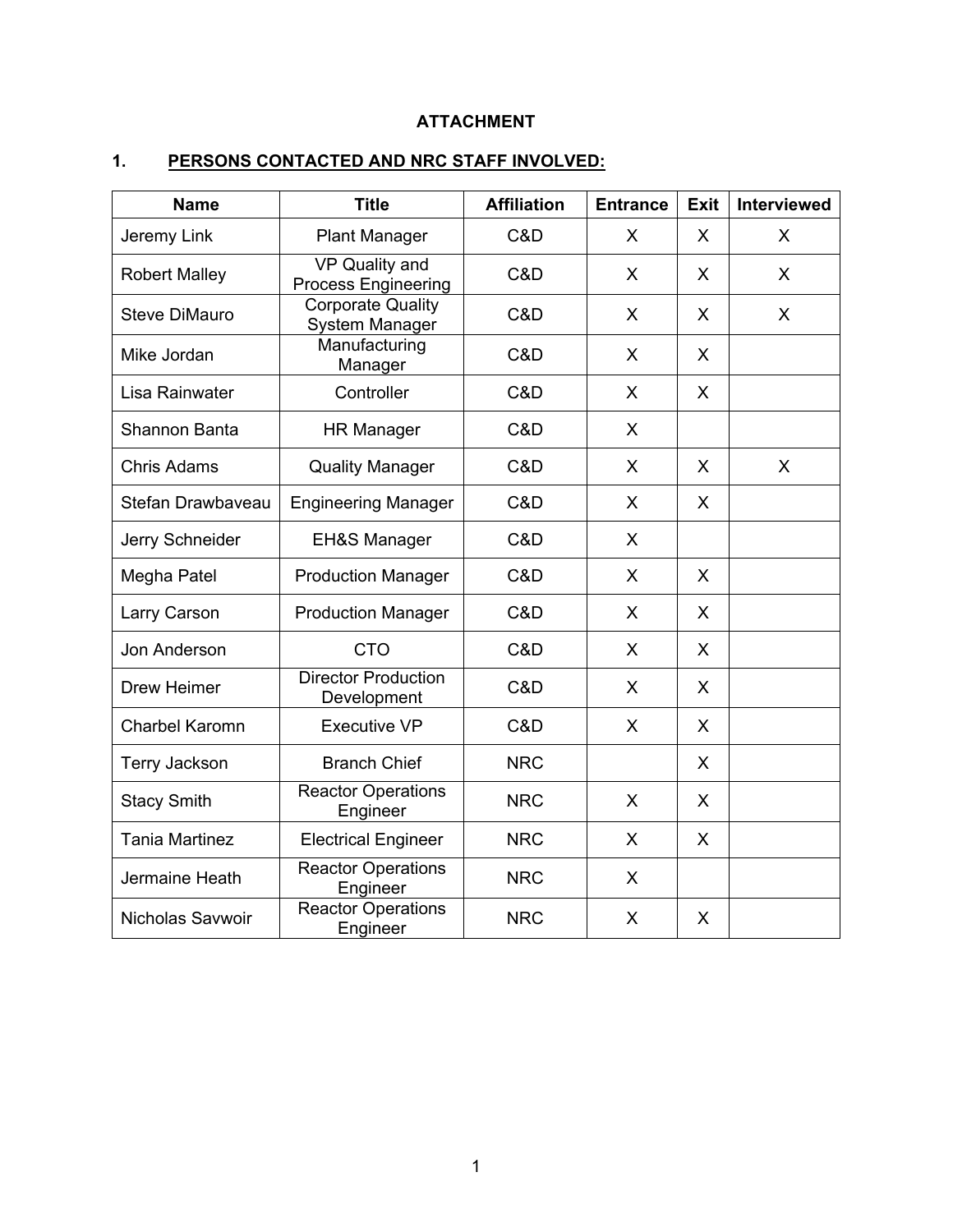# **2. INSPECTION PROCEDURES USED:**

IP 43002, "Routine Inspections of Nuclear Vendors"

IP 43004, "Inspection of Commercial-Grade Dedication Programs"

IP 36100, "Inspection of 10 CFR Part 21 and Programs for Reporting Defects and Noncompliance"

# **3. ITEMS OPENED, CLOSED, AND DISCUSSED:**

| Item Number |  |  |
|-------------|--|--|
|-------------|--|--|

99901385/2017-201-01 OPEN NON Criterion XVIII 99901385/2014-201-02 DISCUSSED NON Criterion III 99901385/2014-201-03 DISCUSSED NON Criterion III 99901385/2014-201-04 DISCUSSED NON Criterion XVI 99901385/2014-201-05 DISCUSSED NON Criterion XV 99901385/2015-201-01 DISCUSSED NON Criterion XVI 99901385/2015-201-02 DISCUSSED NON Criterion I

# **4. DOCUMENTS REVIEWED:**

#### Procedures

• BB-QOP 7.4.3, "Commercial Grade Dedication," Revision 7, dated June 17, 2016

Status Type Description

- BB-WI 7.4.3-2, "Dedication Plans and The Receiving, Handing, and Dedication of Materials," Revision 5, dated September 10, 2010
- AQWI-0026, "1E Parts Traveler Action and Routing," Revision C, dated January 31, 2017
- AQWI-0007, "Dedication of Purchased Parts for 1E Nuclear Applicants," Revision G, dated January 30, 2017
- WI-7.3.6-1, "Standards Revision Review for Nuclear Qualifications," Revision 0, dated June 30, 2016
- Quality Operating Procedure (AQOP-7.6 Revision J) December 27, 2016 "Calibration Procedures" and "Calibration"
- Quality Work Instruction (AQWI-0035, Revision1) December 12, 2016 "SQDEC Board Procedure"
- C&D Method 1 Dedication Plan (CP0001, Revision 1) February 4, 2014
- Quality Assurance Requirements For Suppliers (QAR 1000, Issued 16) June 26, 2014
- Policy A-14, Evaluation. Notification & Reporting Responsibilities in Accordance with USNRC 10CFR21 Regulations, Revision 13, dated January 31, 2017
- BB-QOP 8.5.2, Condition Reporting (CR), Revision 7, dated January 13, 2016
- BB-QOP 5.6, Management Review, Revision 2, dated March 12, 2014
- BB-QOP-8.2.2, Internal Audit Procedure, Revision 7, dated June 24, 2016
- BB-WI-8.2.1-2, Customer Complaints, Revision 9, dated September 17, 2015
- AQWI-8.2.4.1, Nuclear Battery Assembly Verification, Revision F, dated May 17, 2010
- AQWI-0333, The Material Review Board Process, Revision 4, dated March 2, 2017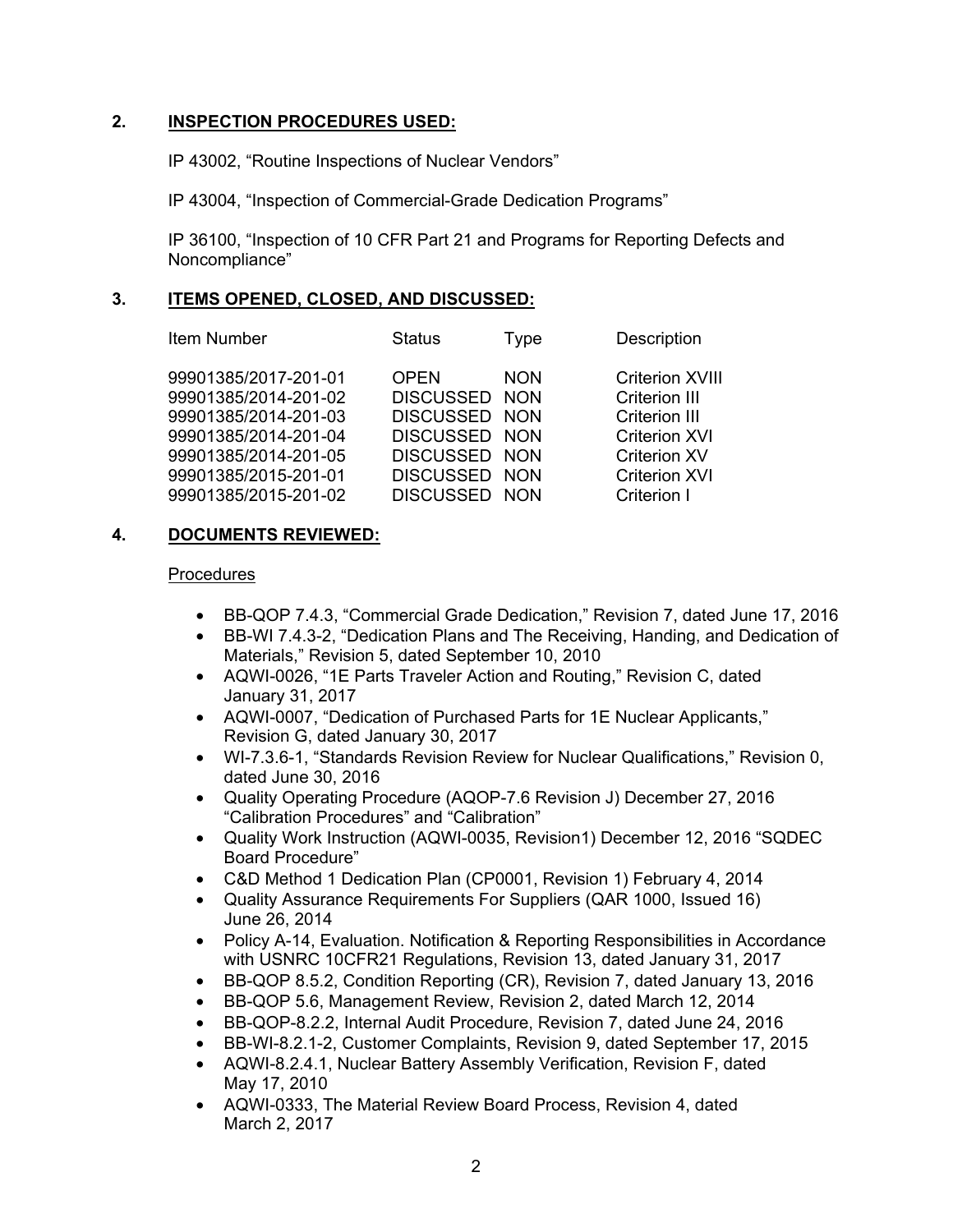- AQOP-8.3, Control of Nonconforming Product, Revision N, dated April 11, 2016
- AQOP-8.3, Control of Nonconforming Product, Revision O, dated July 15, 2016
- AQOP-8.3, Control of Nonconforming Product, Revision P, dated March 28, 2017
- BB-WI-8.2.1-2, Customer Complaints, Revision 9, dated September 17, 2015
- BB-QOP-6.2.2, Competence, Awareness and Training, Revision 7, dated March 2, 2017
- Policy Number A-14, Evaluation, Notification & Reporting Responsibilities in Accordance with USNRC 10CFR21 Regulations, Revision 13, dated January 31, 2017
- C&D Quality Manual, QM 5.6, Management Review, Revision 7, dated October 31, 2016
- C&D Quality Manual, QM 8.2, Monitoring and Measurement, Revision 5, dated September 22, 2010

# Commercial Grade Dedication Documents

- Dedication Plan No. 084/PB00365, Revision 0
- Drawing No. M09221 for Part No. PB00365, Revision 22, dated March 16, 2010
- Dedication Plan No. 268/PK02459, Revision 4
- Drawing No. M06488, Revision 66, dated June 12, 1990
- Dedication No. 077/PV00486, Revision 3
- C&D Dedication Plan 077/PV00486, Revision 3, dated September 22, 2014
- Dedication Plans of Calibration Services Electrical North Inc. (ENI):
	- o ENI labs September 5, 2016
	- o ENI labs September 21, 2016
	- o ENI labs October 31, 2016
	- o ENI labs July 1, 2016
	- o ENI labs March 28, 2016

# **Material and Laboratory Reports**

• V-02, "Silicone Treated Ceramic Vent Stones," Revision 1, dated April 11, 2014

# Condition Reports Generated During the Inspection

- 17-40, "Procurement Document Control Error," dated May 4 2017
- 17-43, Incorrect wording in A-14 (Part 21) procedure," dated May 4, 2017
- 17-44, Prompt identification of corrective actions related to CAR 16-21 and CAR 16-22, dated May 5, 2017
- 17-45, calibration and dedication process, dated May 5, 2017
- 17-49, nuclear safety-related training, dated May 11, 2017

# Condition Reports

- 16-21, NRC NON 99901385/2015-201-02, dated February 19, 2016
- 16-22, NRC NON 99901385/2015-201-01, dated February 19, 2016
- 16-29, Institute a third party A-14 and Appendix B audit program, dated March 21, 2016
- 16-39, NRC-Identified Procedural Noncompliance & Part 21 concerns, dated April 11, 2016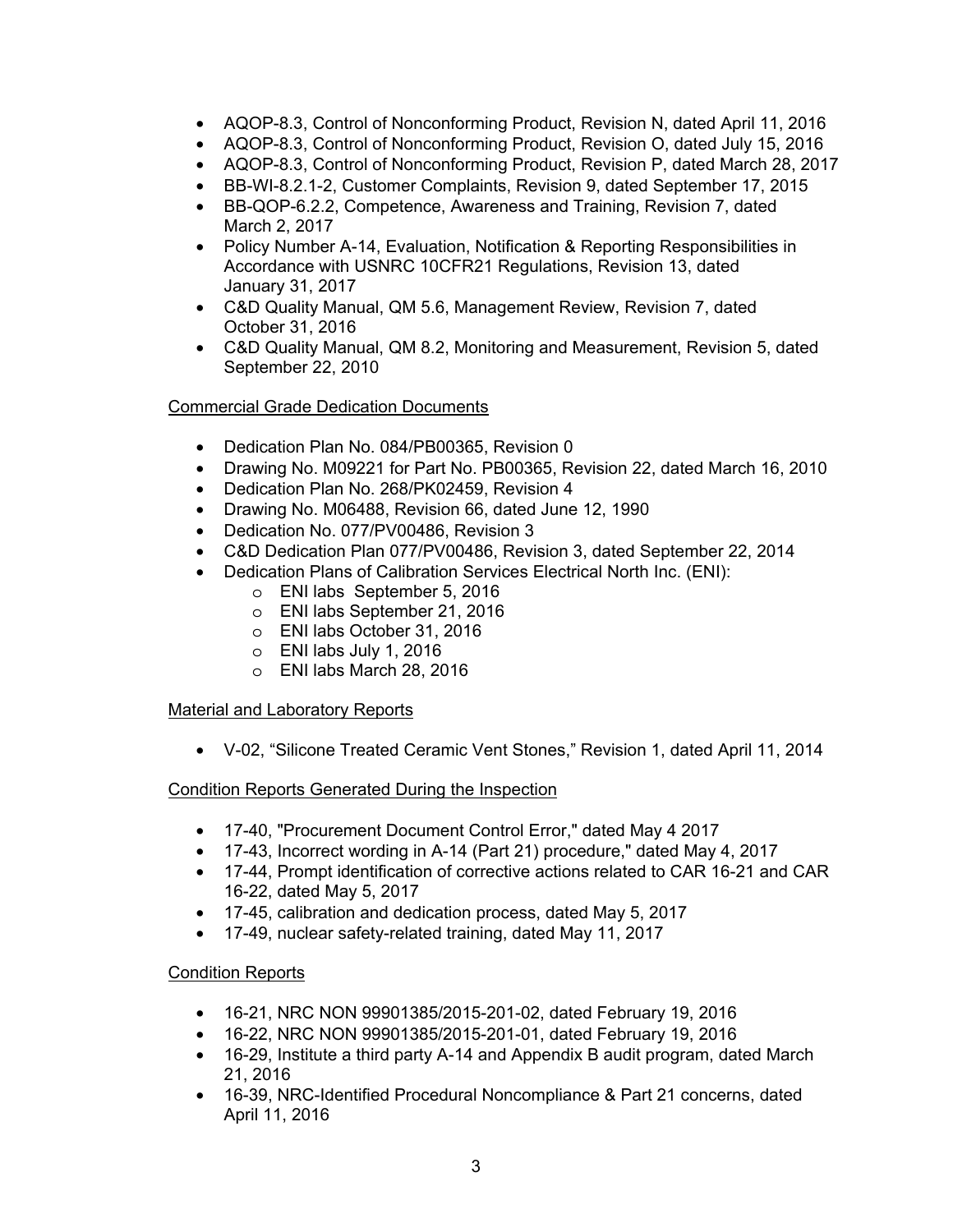- 16-48, Internal audit-inadequate control of M&TE, dated November 28, 2016
- 16-54, NCRs-Part 21 required not checked off, dated August 15, 2016
- 16-87, Supplier audit not issued within required time frame, October 12, 2016
- 16-92, Improper dedication of M&TE used on 1E batteries, dated November 30, 2016
- 16-96, Clark testing-inadequate documentation of nonconformances, dated August 15, 2016
- 16-97, Clark testing-inadequate implementation of 10CFR21, July, 18, 2016
- 16-119, Supplier of Daramic not issued within required time frame, dated October 27, 2016
- 16-120, LCU-27 cells not tested correctly, dated September 15, 2016
- 16-143, Source surveillances not met, dated November 28, 2016
- 16-193, Inadequate control on nonconforming product, dated February 20, 2017
- 16-198, Production scales found out of calibration, dated April 5, 2017
- 17-19, Inadequate control of nonconforming material, dated March 20, 2017

# Nonconformances

- 203-9501, Cell voltages recorded incorrectly, dated February 4, 2016
- 203-9964, Eight cells failed during 1 minute test, dated June 3, 2016
- 202-8268, Oven 11 had moisture separation above specification, dated November 2, 2016
- 204-0011, Helium testing, dated June 23, 2016

# Audits

- Audit Report # IA-BB-2016-04 dated November 10, 2016
- Audit Report # IA-BB-2016-01a dated March 16, 2016
- Audit Report # IA-BB-2016-04 dated November 15-18, 2016
- Audit Report # IA-BB-2015-01 dated April 23, 2015

# Procurement Documents

- PO 03017284 Duke Energy/Oconee to C&D, dated March 21, 2016
- PO 0064437030 Talen Energy / Susquehanna Nuclear to C&D dated June 16, 2016
- PO 4500903058, Revision 0, PSE&G/Hope Creek to C&D dated January 5, 2016
- PO SNA10128792, Revision 1, Alabama Power/Farley to C&D dated February 23, 2016
- PO 03014449, Revision 0, Duke Energy/Oconee to C&D dated February 12, 2016
- Calibration Services- Electrical North Inc. (ENI)
	- o PO085495-00 September 3, 2015
	- o PO086001-00 September 28, 2015
	- o PO087870-00 December 1, 2015
	- o PO090335-01 February 20, 2016
	- o PO091533-02 March 29, 2016
	- o PO091822-00 April 6, 2016
	- o PO094325-01 June 22, 2016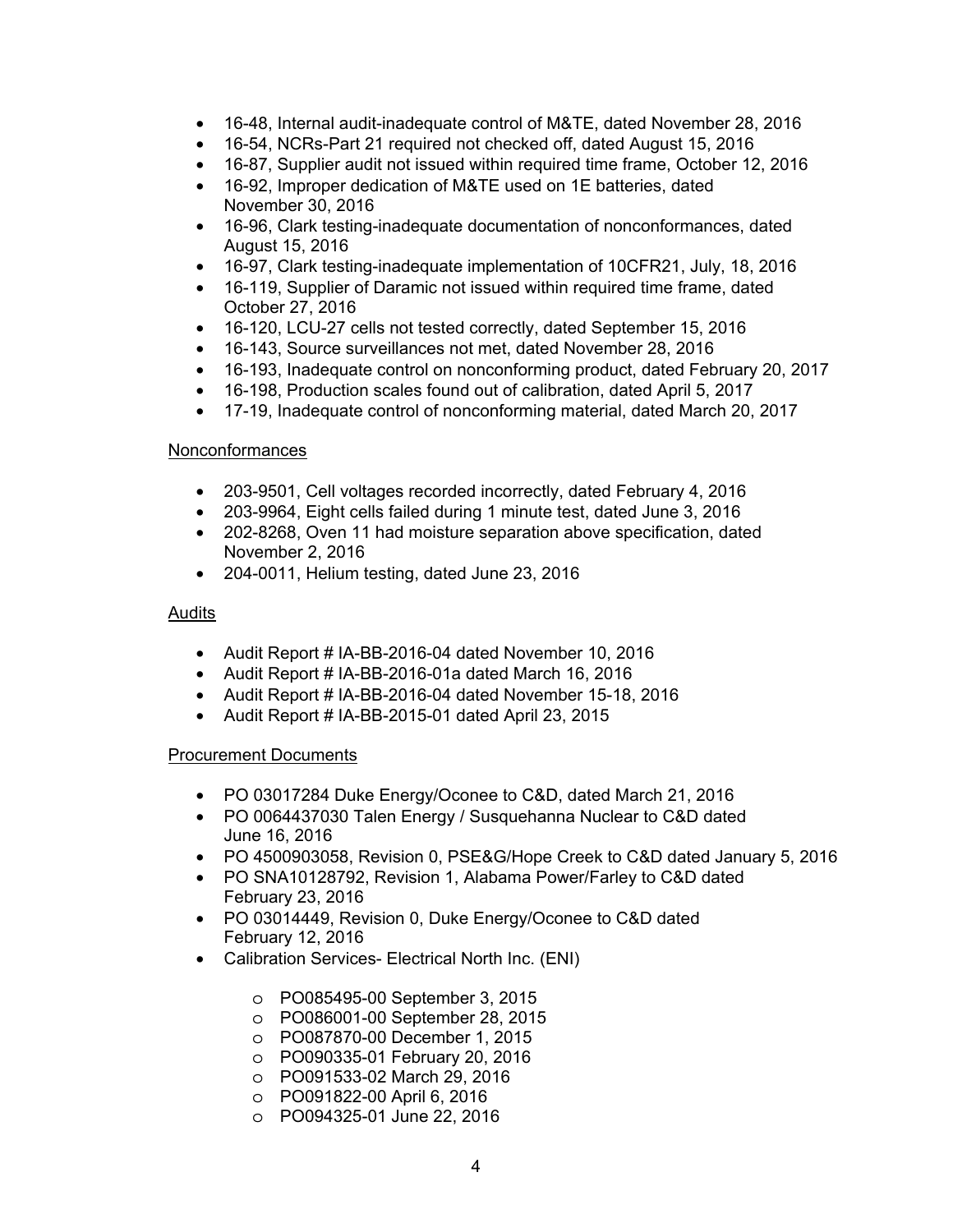- o PO094567-01 June 28, 2016
- o PO095548-01 July 28, 2016
- o PO098322-02 October 11, 2016
- o PO103424-00 March 14,2017
- o PO104532-00 April 21, 2017

# Qualification Documents

- C&D Report QR-280631-01, Revision 0, "Environmental and Seismic Qualification Report of 125 Volt Vital Instrumentation and Control Batteries, Model LCU-27 and RD-903-28EP3 Two Step battery Racks for Duke Energy Corporation Oconee Nuclear Power Station Seneca, SC 29679," dated August 27, 1998.
- C&D Report QR-2461378, "Seismic & Environmental Qualification Report of 125 Volt DC LCU-27 Batteries for Units 1 & 2 Auxiliary Building 125 VDC Station Batteries Alabama Power Company, Farley Nuclear Plant, Columbia, AL 36319," dated August 17, 2016.
- C&D Report A-379-81-01, "Seismic Qualification Report of DCU-5, DCU-7, KC-19 and LC-25 Battery Racks and Cells for Susquehanna Steam Electric Station Units 1 and 2," dated May 20, 1981.
- C&D Report QR-2461605, "Seismic and Environmental Qualification Report of 125 VDC LCR-33 Batteries and RD-05234-28EP3 Battery Racks for Units 1, 2, and 3 125 VDC Vital Instrument & Control Batteries Oconee Nuclear Station, Seneca, SC," July 28, 2016.

# Miscellaneous Documents

- Duke Energy Report OSS-0320.00-00-0025, "Purchase Specification for the VDC Class 1E Vital Instrumentation and Control Batteries (ONS Spec. Number OSS-0320.00-00-0025)," dated January 26, 2016.
- Email from Joe Stevens to Alfred Mitchell, "Re: Status Report for ONS Control Battery Replacement Project 5971," dated June 17, 2016.
- C&D Report ITP-2461605, "Inspection & Test Plan 2461605 1E Nuclear," dated June 8, 2016.
- C&D Report QR-280631-01, Revision 0, "Environmental and Seismic Qualification Report of 125 Volt Vital Instrumentation and Control Batteries, Model LCU-27 and RD-903-28EP3 Two Step battery Racks for Duke Energy Corporation Oconee Nuclear Power Station Seneca, SC 29679," dated August 27, 1998.
- C&D Report QR-2461378, "Seismic & Environmental Qualification Report of 125 Volt DC LCU-27 Batteries for Units 1 & 2 Auxiliary Building 125 VDC Station Batteries Alabama Power Company, Farley Nuclear Plant, Columbia, AL 36319," dated August 17, 2016.
- C&D Material Specification M-05, Revision 16, "Material: Calcium Lead Alloys ECR B15-0037/ECN14199," dated July 17, 2015
- Specification Report E-1055, Revision 2, "Nuclear Engineering Specification for 24-volt, 125-volt and 250-volt DC Batteries, Susquehanna Steam Electric Station, Units 1 and 2, Pennsylvania Power & Light Company, Allentown, Pennsylvania," dated June 2, 1999